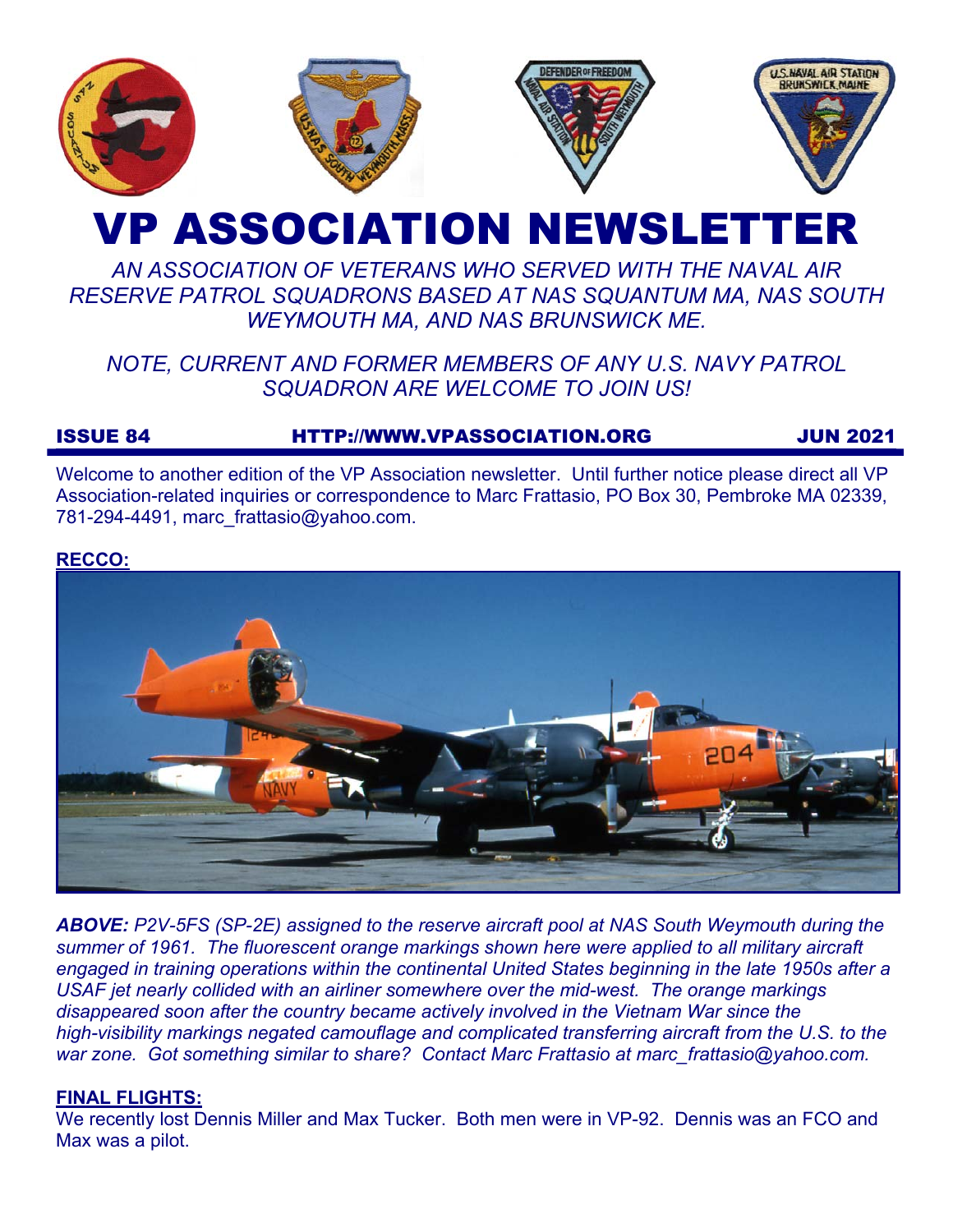## **ILL SHIPMATE IN NEED OF CHEERING UP:**

Bill Hanigan, who was in VP-911 and VP-92, had another stroke. He was recently admitted into a convalescent home in Plymouth, MA. Unfortunately, visiting is complicated, since it requires an appointment. If you'd like to send him a card or letter, send to Bill Hanigan, Newfield House (Room B7), 19 Newfield Street, Plymouth MA 02360. Please note that Bill can't respond since he has aphasia and is unable to write or speak. However, he can read and will understand what you write.

## **THE ADMIN FUND:**

The VP Association has no dues but contributions are welcome to help defray the cost of web site hosting, postage, and other expenses. We'd like to thank Peter Crone for his recent generous donation to the VP Association's admin fund.

## **SPEAKING OF THE COST OF PRINTING AND MAILING NEWSLETTERS…**

If you have an e-mail address and get your newsletter in the mail please contact George Driscoll at gnddriscoll@gmail.com ASAP so we can send it to you via e-mail. Remember, we do not charge dues and operate on a shoestring thanks to volunteer labor, memorabilia sales, and donations. If you have an e-mail address and get a paper newsletter it would be better for us to send it via e-mail.

## **LOST CONTACT:**

Be sure to inform George Driscoll at gnddriscoll@gmail.com about home or e-mail address changes.

## **CONGRADULATIONS TO RADM ROBERT CLARK:**

Robert Clark, who served as the last executive officer of VP-92 before the squadron was disestablished in 2007, was recently nominated for promotion from rear admiral (lower half) to rear admiral (upper half). If you are as confused about this as I was before I researched it, rear admiral (lower half) was known as commodore prior to 1984 and is a one-star admiral. Rear admiral (upper half) has two stars. RADM Clark is presently serving as the deputy commander of the Seventh Fleet, which is based at Yokosuka, Japan.

## **HARVEY SHORE:**



Harvey Shore now resides at All American Assisted Living located at 1074 West Washington Street, Hanson MA 02341. Recently one of his old friends from VP-92, Frank Collins, presented him with a coffee table book about the Navy and a framed print of a VP-92 P-3C that was painted by former AK1 Susan Zimmerman. If you'd like a framed print for yourself, contact Susan directly at birdlady650@gmail.com.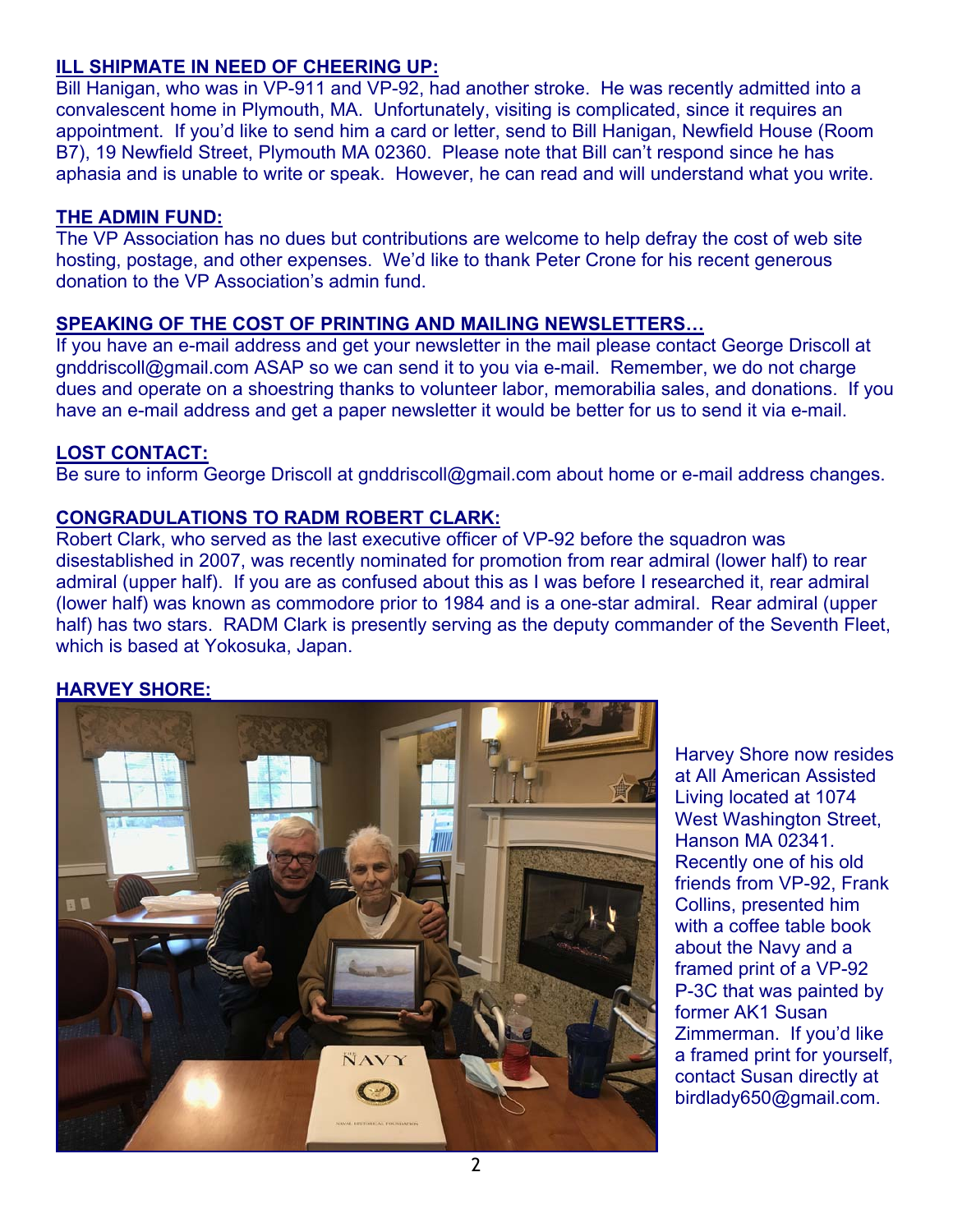## **BILL HANIGAN:**

Here is a recent photo of Bill and Barbara Hanigan at the Newfield House. Bill can have visitors, but visiting for now is complicated since 1) you must make an appointment, 2) you must be tested for the Wuhan Flu, 3) if you haven't been inoculated you won't be allowed into Bill's room and the staff will bring him out to a common area, 4) he can only have two visitors at a time, and 5) you can stay no more than 30 minutes. To make an appointment to visit Bill call 781-746-2999 and ask for "Claire".



**A NOTE AND PHOTO FROM SEAN O'NEAL:**



These are crazy times everywhere. To bring back more relaxing times check out the attached photo [presented above]. If photos could talk! This collective group spent more time on the Rota beach than in the air or on the base. Fun times. Our second son Conor is the maintenance officer now in an F-18 squadron at NAS LeMoore in California. He's gearing up for deployment in June. We are headed out there for Easter*.*

## **NAS BRUNSWICK REUNION:**

The Brunswick Naval Aviation Museum will host an NAS Brunswick reunion on that old base over the weekend of September  $17<sup>th</sup>$ ,  $18<sup>th</sup>$ , and  $19<sup>th</sup>$ . The NASB reunion will feature a variety of events scheduled for each day, with the main event being a traditional Maine seafood banquet catered by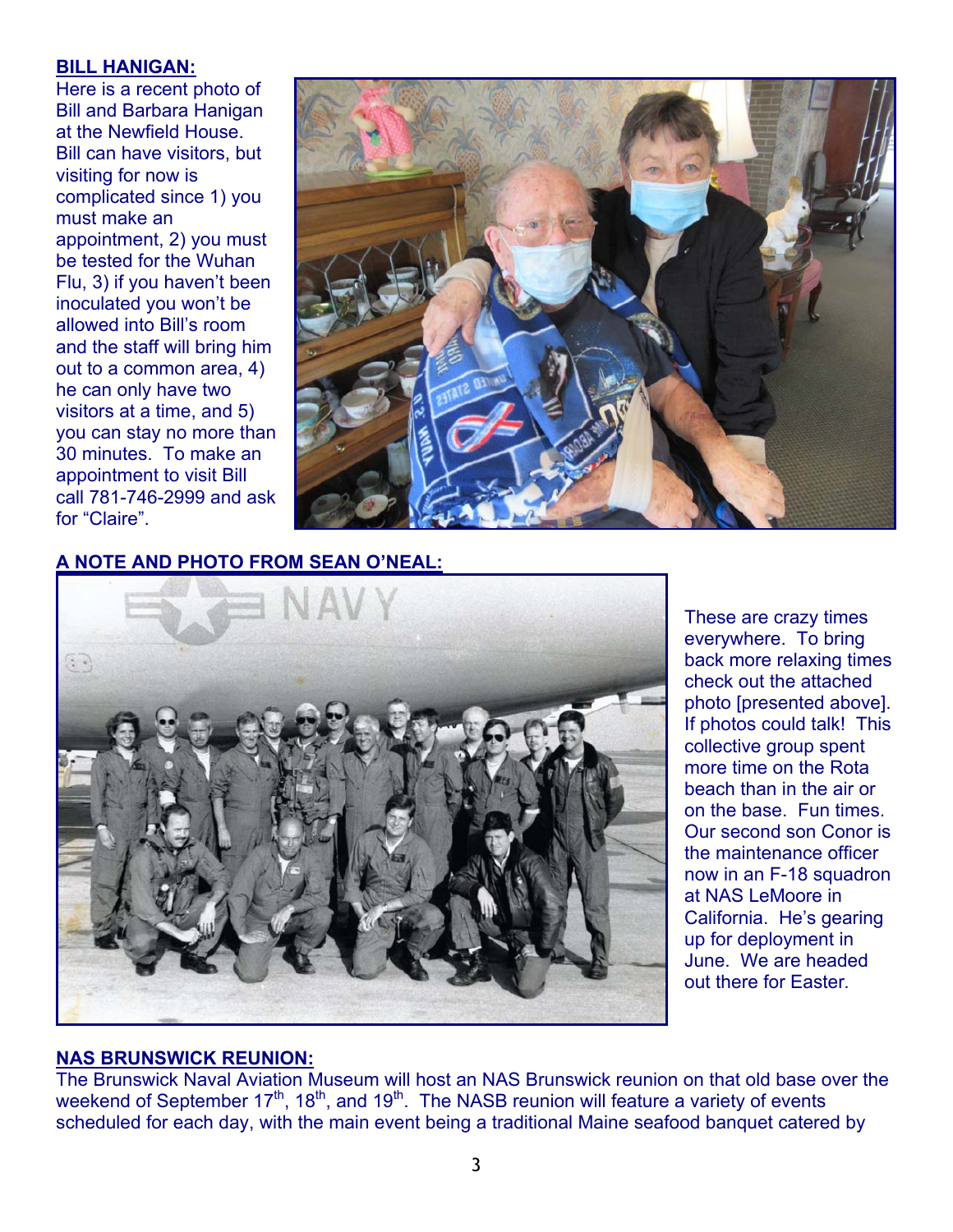Cook's on Saturday evening between 5:30 and 10 PM. There will be a golf tournament at the Bath Country Club on Sunday morning. The Navy is expected to send a P-3 and P-8 up from NAS Jacksonville, and both aircraft will be open for visitors on Saturday afternoon between noon and 4 PM. The museum itself will be open on all three days. The schedule of events and an on-line reservation form are at https://bnamuseum.org. If you are interested in going, please check them out.

The events for which there is an admission fee are priced on an ala-carte basis. Reservations are required in advance since the organizers need to know how many people to expect at each event. It will help the organizers greatly if you make your reservations sooner rather than later! The museum has made arrangements with a professional videographer to record interviews with NAS Brunswick veterans. Interview sessions are being scheduled in 30-minute blocks throughout the weekend. If you would like to talk about your experiences at NAS Brunswick, please schedule an interview session before they fill up. You can reserve a session through the reunion event schedule web page.

*We will not have a VP Association reunion this year. If you'd like to get together with your old shipmates from VP-92, the VP-MAU, or any other command associated with NAS Brunswick this year, the NAS Brunswick reunion is the place to do it.* The organizers are making space available in the museum's main exhibit hall at one-hour intervals on Saturday for squadron alumni associations to conduct "mini-reunions" on Saturday. Your newsletter editor has scheduled a joint VP-MAU/VP-92 "mini-reunion" for noon to 1 PM. If you are coming to the NAS Brunswick reunion and were in the VP-MAU and/or VP-92 please come to the museum at noon on Saturday. Your newsletter editor will have specially commissioned souvenirs to hand out to former VP-MAU and VP-92 personnel at this "mini-reunion". The supply is limited, and only one set per shipmate will be handed out while they last on a first-come first-served basis.

## **CHINAS NEW SUBMARINE "COULD DESTROY ANY CITY IN AMERICA" (Daily Star 5/3):**

Until now, most US cities had been out of the range of China's submarine-launched missiles because of the protective "first island chain" – a series of US bases dotted across the Pacific ocean that are all equipped with sophisticated submarine detection systems. But with the launch of the Type 094A, or Jin-class, nuclear-powered ballistic missile submarine on Friday (April 30) America's first line of defence is no longer relevant.

The Jin-class runs quieter than its predecessors, giving it much more chance of slipping past America's first line of defence, and can carry the JL-3, or Julang (Big Wave) nuclear missile that has a 6,200-mile range. A Chinese military source told the South China Morning Post: "The Type 094A is an upgraded version of the Type 094 that overcame one of the key problems – noise – by improving hydrokinetic and turbulent systems, allowing it to carry the more powerful JL-3." "Before the upgrade,"the source added, "the submarine was armed with the inferior JL-2 that could only hit the northeast United States, but now it's able to cover the whole American continent."

Former PLA instructor Song Zhongping stressed that while China had no plan to strike the first blow in a nuclear exchange but the Julang missile's increased range meant that any US first strike would be met with devastating retaliation. "The new SLBM with MIRVs with a firing range over 10,000km (6200 miles) is the basic technical requirement for an upgraded Type 094 SSBN to cause nuclear deterrence," he said. "China promises not to use a nuke first but a powerful SSBN fleet will help the PLA strengthen their second-strike power against rivals."

The Type 094A is one of the three new warships unveiled last week to mark the 72nd anniversary of China's PLA Navy. The others were a new guided missile cruiser, the Type 055 Renhai-class, and the Type 075 amphibious helicopter assault ship. Tensions between China and the US continue to ratchet up in the South China Sea, mainly over the independence of Taiwan. The independent state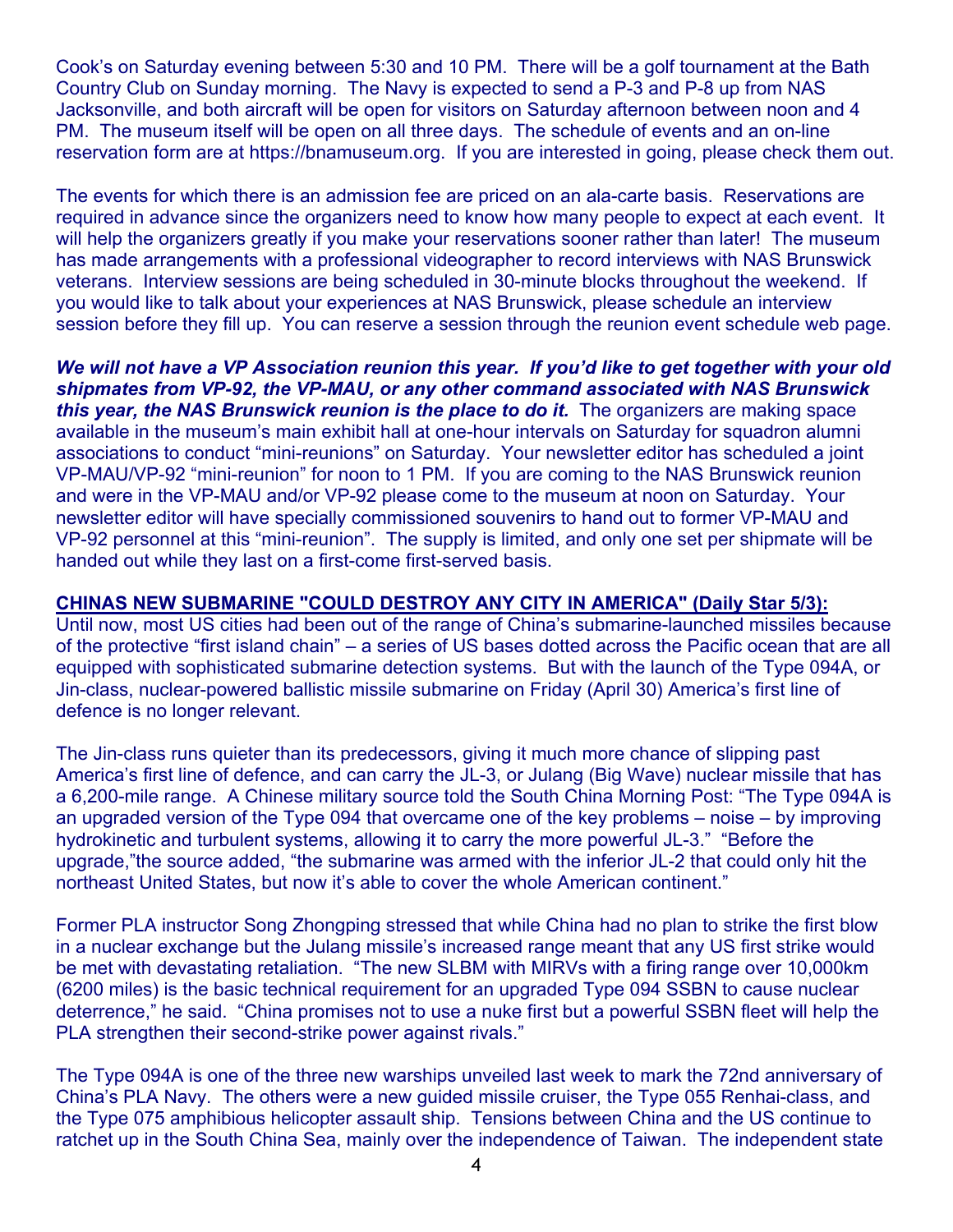is the first link in America's First Island Chain but for the Chinese government it's an important piece of territory that it's eager to reclaim.

## *Daily Star article by Michael Moran*

## **PERSONAL DIVERSION LANDS AIR FORCE PILOT IN HOT WATER (AVWeb 5/2):**

A Royal Canadian Air Force (RCAF) pilot checked in on time for his flight but will carry a stain on his record for the expense and disruption it caused. Capt. Nathaniel D'Arcy was commanding a CP-140 Aurora, the RCAF equivalent of the U.S. Navy P-3 Orion, in a training exercise off the west coast of Canada in May of 2019 when he remembered he'd forgotten to check in for an airline flight booked for the next day. He broke off the mission in search of a cell signal, flying the thirsty four-engine aircraft and its 12-person crew 25 minutes to the resort town of Tofino, British Columbia, where he got the bars he needed. While the plane orbited the town for seven minutes, D'Arcy completed his check-in.

The hour-long diversion annoyed his crew because they had to do a lot of extra work to get set up for the resumption of the exercise. Some of them let D'Arcy's superiors know and the brass, in turn, were not amused. Neither was the judge at his court martial. "He eroded the respect and trust of leadership in his whole crew," Judge Cmdr. Matin Pelletier said in his judgment "Any crew under his leadership would have been ineffective." D'Arcy pleaded guilty to a single charge of "conduct to the prejudice of good order and discipline." The charge carries a maximum penalty of two years in a military prison and dismissal but the judge settled on an official reprimand, which will dog the officer throughout his career. The judge took the pilot's good performance and his time spent flying an Aurora over Syria and Iraq as part of Operation Impact into account in sentencing.

## *AVWeb article by Russ Niles*

## **FLYING AND FIGHTING IN THE SOVIET TU-142 BEAR (Hush-Kit 5/2):**

Created at the height of the USSR's global power, the Tupolev Tu-142 is a maritime patrol aircraft developed from the Tu-95 'Bear' strategic bomber. With around 60,000 horsepower – the fastest, largest, loudest turboprop aircraft in the world thundered across the seas surrounding India for 29 years. Protecting the subcontinent this long-ranged beast earned the respect of its crews and the appropriate nickname of 'Albatross'. We spoke to those who flew the Albatross with the Indian Naval Air Arm to find out more.

## *Commander VC Pandey (Veteran) NM, VSM*

*Prior to the Tu-142, I was flying the Ilyushin Il-38. I was trained on the Il-38 in Riga in 1976, I flew this aircraft until 1985 in India and gained a great deal of experience. I was an Instructor and Examiner of Pilots on this aircraft. I was trained in the same centre at Riga to fly and command the Tu-142 in October 1987. Having vast experience of flying the Il-38 was very helpful in flying Tu's thanks to the similar instrument concept. For example, the Artificial Horizon indicators of both these aircrafts are opposite to those of non-Russian type of aircraft!* 

*To start the main engines, there is a turbo generator on board (similar to an APU) which is started up with the supply from a ground unit. Each engine has an inbuilt mini engine which is started first. Normally, the Flight Engineer starts the engines. The power levers can also be handled by the Flight Engineer in the cockpit.* 

*The visibility from the cockpit is very good. We have done a few close formation flights for at air shows. The Short Range Navigation System (RSBN) is very similar to a VHF omnidirectional range (VOR) with distance measuring equipment (DME) and was available on board. However, it was*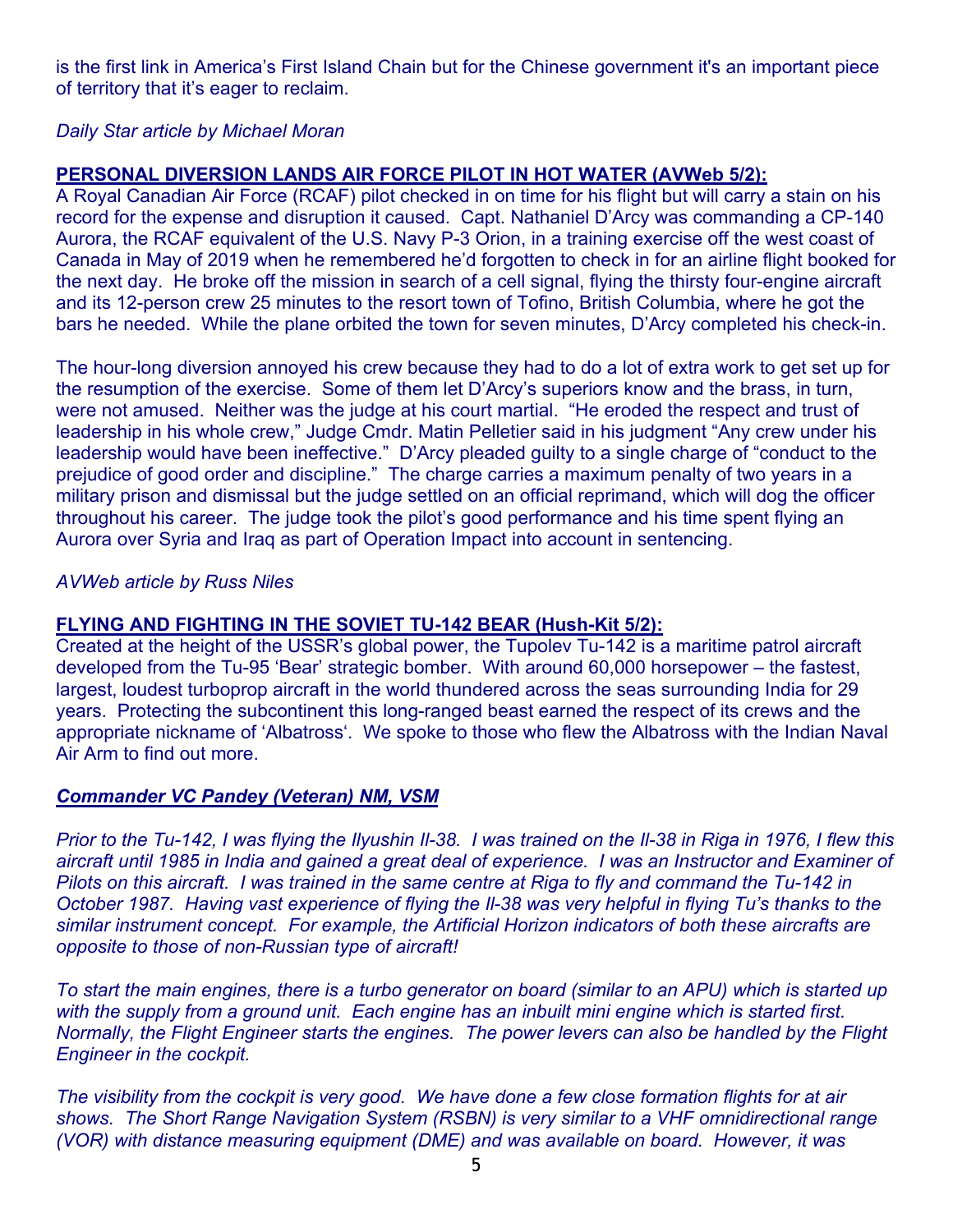*incompatible beyond Russian territories. There was no GPS, INS, FMS, TCAS etc. on board the aircraft, yet it was able to fly around the world and navigate very accurately. The responsibility of navigation was the duty of the Flight Navigator, whose work station was ahead of the Captain's seat in the nose area. He was required to power the 'Stars Navigation System' a couple of hours before the starting of the main engines.* 

*The Star Navigation System known as MAIS in Russian was the main navigation system on board. The almanac of various stars around the globe was available in the computer of this system. After inserting our own position, the system locks on to stars available in the Zenith. The altitude and declination from a couple of stars would give a position accurate to a few metres. Thereafter during the flight, the system would automatically compute its own position.* 

*The 'Data Link System' was displayed in the centre on the dashboard in the cockpit and with an electronic screen displaying the deployment of various sensors and some virtual images. This data was could be shared with another airborne or shore station for assessment and information of the current situation for decision making.* 

#### *What should I have asked you?*

*Why Russians built the Tu-142 aircraft and from where did they deploy them? The US Navy developed the UGM-27 Polaris, a submarine- launched ballistic missile with a range of more than 1800 kilometres. Polaris became operational on 15 November 1960. The Soviet government consequently ordered Tupolev to study possible dedicated anti-submarine warfare aircraft. Initially they built Tu-95s and later various versions of the same platform modified for different roles, designated Tu-142M. I flew the Tu-142MK-E version. Nuclear submarines need not surface for many months, so Tu's were positioned in Cuba, Murmansk and Vietnam and were able to track US nuclear submarines around the globe in real-time and transmit their position by data-link system to their operational bases.* 

*The thing I liked best about the Tu was its speed, ceiling, low-frequency analysis and underwater recording sensors and their armaments for the destruction of underwater targets. It had a unique concept of flight controls. It had a fly-by-computer system. Control columns and rudder pedals in the cockpit were connected by push pull rods to a computer, output of which would deflect the elevators, ailerons and rudders taking into consideration various flight conditions. The movement indications of these surface areas was available in the cockpit.* 

#### *Air-to-air refuelling system?*

*The fuel capacity of this aircraft was about 100 tonnes. This fuel could normally give about 16 hours of flight. This aircraft was operated by a single crew, therefore provision of this airborne refuelling system was a tactical decision by the Russians. Flexibility to takeoff from a short runway, fuel/ time availability was the deciding factor for this system.* 

#### *Worst thing about the Tu-142?*

*I think the philosophy of Russian aircraft designers in those days was to fill the aircraft with equipment first and only thereafter consider anything else. A rest-room (and even toilet) in the aircraft was not considered necessary. Every operator seat had a portable water bottle for collection of personal urine during the flight. The aircraft did not have any dry or wet rest-room for defecation. The crew member had to leave his seat, go to a corner and discharge urine in that bottle. The aircraft did not*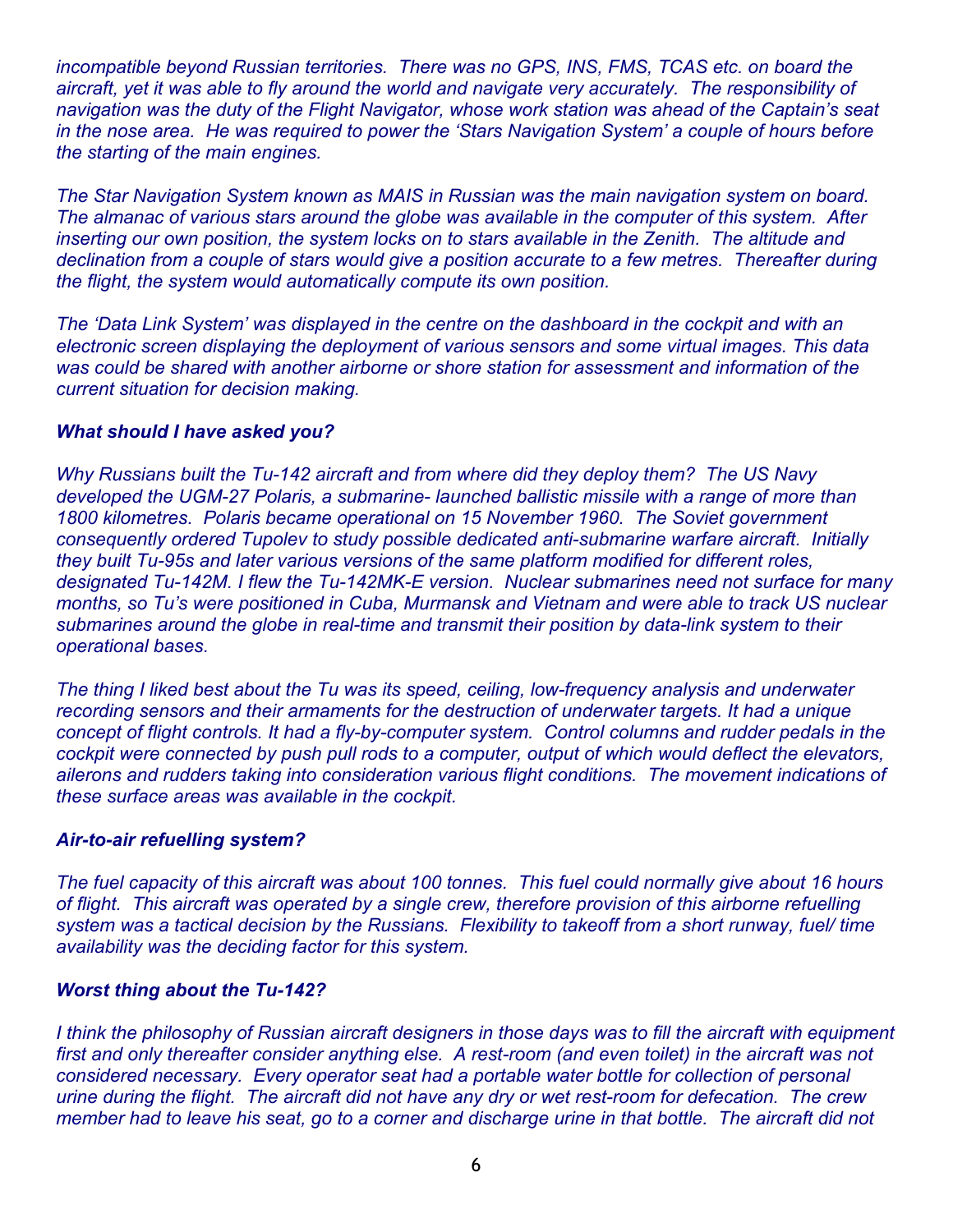have any designated rest area. There was no provision for making tea or coffee in the aircraft, not *even a microwave oven to warm up the food. It was very tough and all crew members were male.* 

*Training and ferry flight to India, our aircraft training commenced in the month of October. The temperature had already dropped below freezing in Riga. In the month of December, the temperature was hovering around minus 20 to minus 30 degrees C. Icing was never a problem for this aircraft. In the month of December, every thing in Riga is covered with snow, all is white, including runways. Every landing was radar vectored Cat -1 ILS Approach, nothing visual till approx 500 feet or so. Thereafter , all that one could see was a small strip of black land mass. After landing and clearing the active runway, the runway disappears due to heavy snowfall. My training on the Tu was done under such extreme, difficult, conditions.* 

#### *Most memorable flight?*

*The maiden flight to India, Russians permitted all Indian crew to ferry fly this aircraft from Russia to India. They did all the planning. It was decided that the aircraft would depart from Simferopol, Ukraine, to Goa in India and it would be a non-stop direct flight. The route chosen was overflying Ankara – Larnaca -Cairo – Jeddah – Aden – Mumbai then land in Goa. Russian Air Traffic Controllers cleared the flight to fly at around 36,000 feet and at 0.76 the speed of sound. The moment we contacted Saudi Controllers they requested for Radial and DME from a particular position. We replied that VOR DME is not available on board. The controller became very furious and asked us to immediately descend to around 15000 feet. We had no choice but to comply, we had fully tanked up so fuel was no problem.* 

*The Aden Controller was very nice and friendly. He cleared us to climb back to 36,000 feet and to fly direct to Mumbai. We climbed to the designated height, auto pilot 'ON'. After reaching the level, we handed over the stick of the Auto Pilot controller to my Copilot. Yes, there was a long extendable stick with control buttons for manoeuvring the aircraft and it could be swung between the pilots. We were in an 'I'm home' mood – but it did not last long. American naval fighters came from nowhere and started formating and taking pictures of every inch of our aircraft. These aircraft would be with us for about 15-20 minutes, do a vertical Charlie and disappear. Soon another fighter would arrive to accompany us into the Arabian Sea. I had noticed that these American fighters were fully armed. In the aft section of the Tu-142 there is a gun with twin barrels and a gunner crew. The flight gunner reported that 'The fighter is very close to me and almost touching our aircraft '. I told him not to provoke him and keep cool, soon they will go away. It happened so, at exactly 150 miles from Mumbai. The fighter departed and did not return to keep us company. Anyway, we were in contact with Mumbai controllers. Note – This aircraft is now in a museum in Vishakhpatnam in India, which is open to public.* 

## *Vinod Bhasin*

#### *Which types did you fly before and after the Tu-142?*

*I did my basic training on a single engine tail wheel Indian aircraft known as the Pushpak before moving onto the piston engine Britton Norman Islander. I then got selected for the Tu-142M, or 'Bear-F'. After leaving the Navy I flew the Super King Air B200 turboprop for five years before graduating on to the bombardier BD700 Globals. Initially I flew the classic BD700 with the Honeywell avionics suite and then the BD700 vision with the Rockwell Collins suite.* 

#### *How did it differ from the type you were flying before?*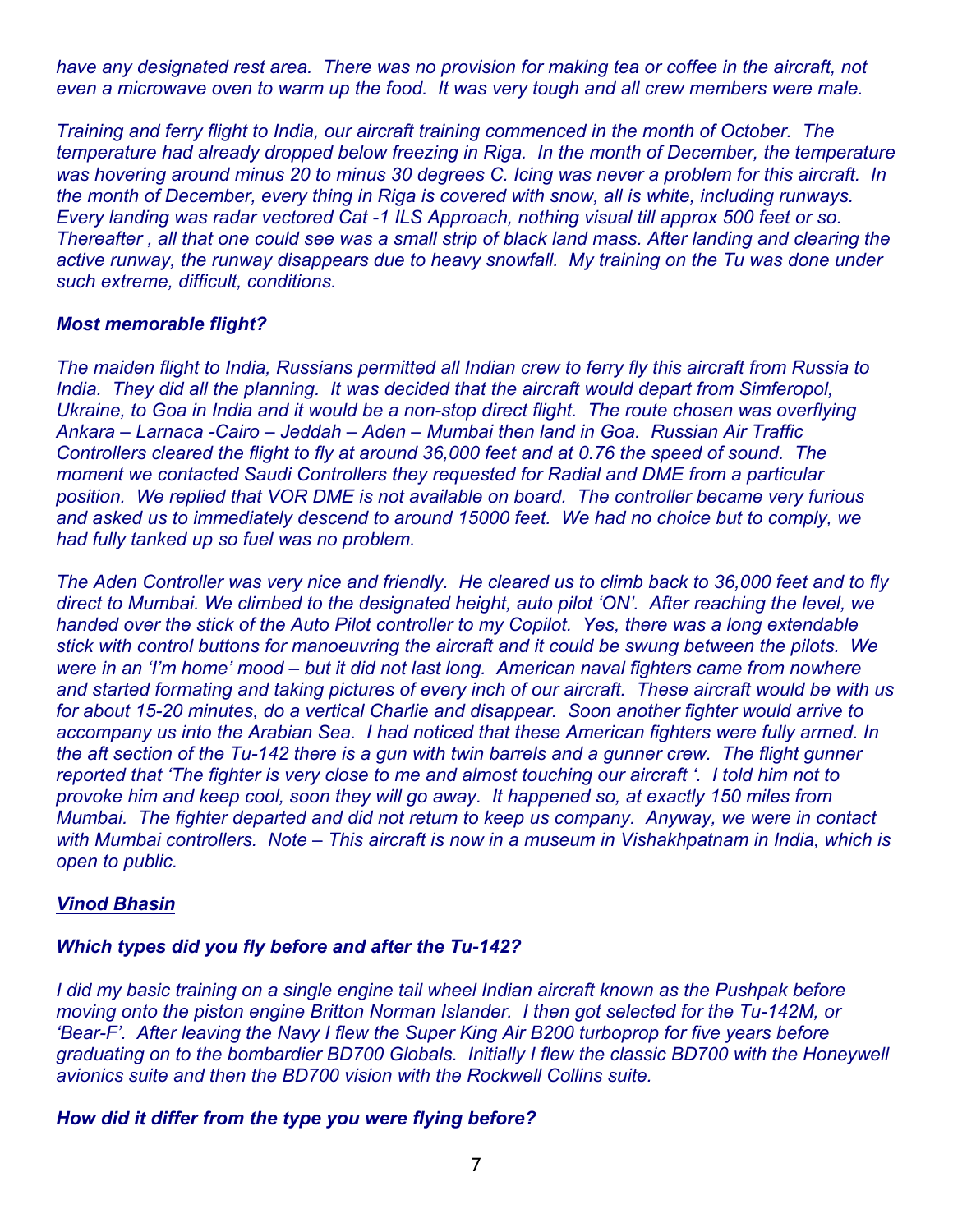*The Tu's were poles apart from the Islanders which is what I was flying earlier. From a 3-ton piston engine to a 185-ton aircraft – the heaviest and the fastest turboprop in the world – was a humongous change.* 

#### *First impressions?*

*We were shocked and awed. Got goose bumps, literally, at first sight.* 

#### *How would you rate the cockpit for the following?*

*Ergonomics: Once we got acquainted we were quite comfortable. It was an entirely novel experience in the beginning because most of the stuff was done by others. The throttles were manipulated by the Flight Engineer who was actually facing aft, his seat located behind the copilot. Both the pilots of course had their own throttles and could override the Flight Engineer. Navigation*  was done by the flight navigator who was seated in the nose of the aircraft at a lower deck. The *Flight Signaller, again facing aft, behind the pilot in command did all the long distance communications. The check list was done by the flight gunner with challenge and response. He was seated at the tail, facing aft, and with no access to the rest of the aircraft. He was indeed a lonely fella and was happy reading the checklist! So you see almost everything was provided on a platter to the pilots.* 

#### *Pilot's view: Reasonably good*

*Comfort: The seats were quite comfortable I thought but other than that not much thought was given to crew comfort. Answering to the calls of nature by a crew of nine in the front crew area in one toilet over long flights was a big challenge*

*Instrumentation: Very compact for the pilots. As stated above many tasks were done by other crew.* 

#### *What is the best thing about the Tu-142?*

*The fastest and the heaviest turbo prop in the world. We would cruise at 0.8 m during transit. Powerful engines each producing 15000 shp. The contra-rotating propellers were fascinating.* 

#### *….and the worst?*

*Noise…and fuel consumption.* 

#### *How would you rate the Tu-142 in the following areas?*

*Take-off: Good except that it required long runways for take off because of its weight.* 

*Landing: She handles pretty well during landing and the engine response is pretty good despite throttles being manipulated by the Flight Engineer on command of the Pilot Flying (PF). The last time I flew these was in 2002, but the sequence of throttle orders coming in for landing will stick in my memory always. Outers to flight idle as we flare, inners to flight idle short of touch down, inners zero, unlock all and then outers zero!* 

*Combat effectiveness: Pretty effective overall. Avionics and equipment were archaic to begin with, but upgrades happened with the passage of time and this aircraft succeeded in keeping the enemy*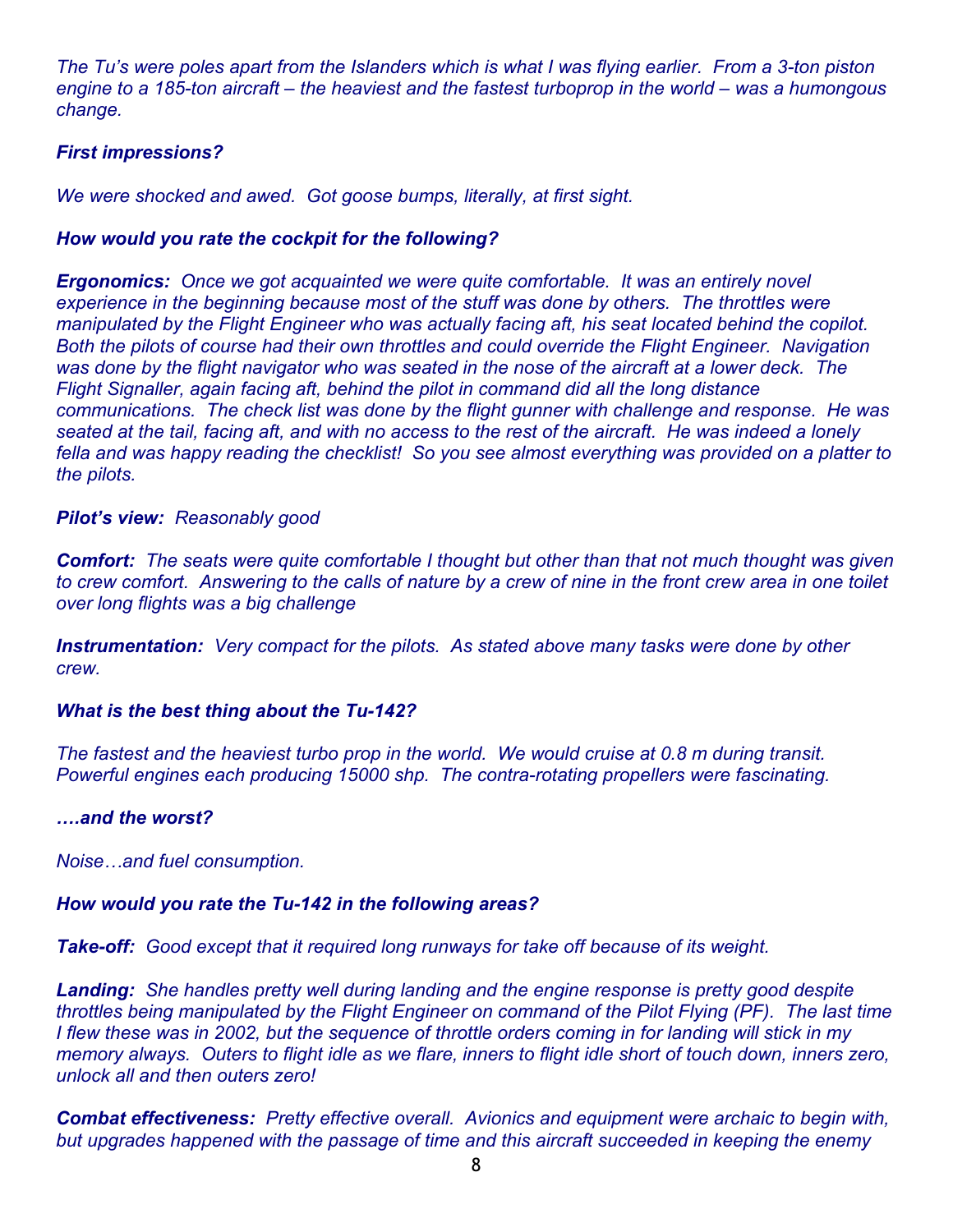*submarines down. The Western World were always intrigued and somewhat wary of this platform and the world perception of the Indian Navy in general changed once we acquired these planes.* 

*Acceleration: Great Top speed: Normal cruise was 0.8 and not to exceed 0.82 Reliability: Spares was an issue from time to time but the dispatch reliability was well managed. Weapons: Effective Climb rate: Good for its weight Range: Enviable, almost unmatched Sensors: Effective with retro fitment as time went by.* 

#### *What's the biggest myth about the Tu-142?*

*Perhaps, that it is an overrated machine.* 

#### *What should I have asked you?*

*How do the crew feel after taking off at 8pm and landing at about 9am the next morning after flying 400 metres over the sea for most part in a pitch dark night with the auto pilot unserviceable?* 

#### *Describe your most memorable flight in a Tu-142*

*There were a few exciting ones including a test flight wherein an engine would not unfeather after intentional shutdown and the subsequent three engine landing. But the most memorable for me was a ferry flight from Cairo to Taganrog (sometime in 1996/97) wherein the destination was changed from Simferopol to Taganrog at the last minute due to some technical reason. Communication with the ATC controller was a big challenge since he couldn't speak English. An Indian embassy official who had come to receive us was hurriedly summoned to the ATC to resolve the confusion.* 

#### *Describe a typical mission*

*Take off, high level transit to operations/exercise area, descent to lower altitude, dropping of sonobuoys for detection, location and tracking of submarines, climb to transit altitude and return to base* 

#### *How comfortable was a mission – how loud was it in the cockpit?*

*Long missions by night were tiring. Noise levels were high.* 

#### *What was life like between missions?*

*Life between missions depended on the level of your responsibility. Adequate rest and recreation for the youngsters and back to the desk for those holding appointments.* 

#### *Tell me something I don't know about the Tu-142*

*Proper parachute deployment of any sonobuoy/weapon drop was confirmed initially by physical sighting by the Flight Gunner who was seated at the tail facing aft. When we flew these planes from Simferapol to Goa for the first time we did not have GPS or even VOR on board and hence navigation was a challenge. In case the undercarriage did not go down, the emergency lowering was initiated by the Sonic Operator.*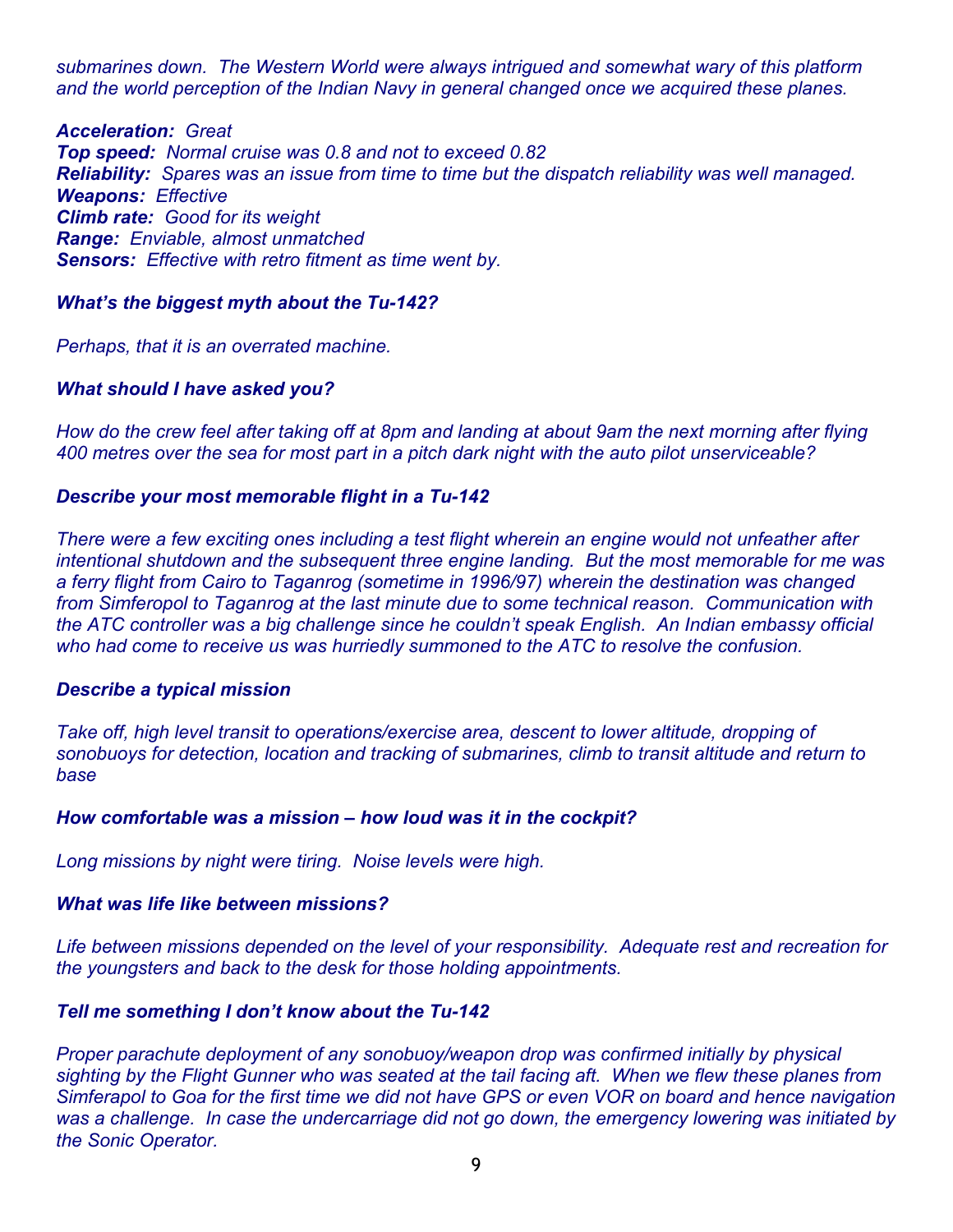## *Describe the Tu-142 in three words*

*The mighty props* 

## *What was its role in Indian service? What would the aircraft have done in a full scale war?*

*Can we avoid this question?* 

## *How did you feel when it was retired?*

Sad. Couldn't hold back the tears. I was part of the commissioning crew, was trained in the erstwhile *USSR by the Russians as a copilot, went on to train other pilots and ultimately commanded the* squadron.

#### *What is your favourite memory of the type?*

*The Russian instructor pilot standing in between two of us Indian pilots and instructing us to come in for landing in Russian language with the help of an interpreter.* 

#### *Does it have a nickname in Indian service?*

*The Albatross* 

#### *Do you miss it?*

*Immensely.* 

## *Was there anything unusual about flying it?*

*A couple of unusual things amongst others, were the Flight Engineer facing aft and throttle orders without getting to look out and the flight gunner stuck at the tail of the plane all by himself at his crew stations* 

## *What was the greatest potential military threat to the aircraft?*

*Carrierborne fighter aircraft.* 

#### *Cmde MR Ajaykumar NM VSM (Retd)*

*I was an Observer in Tu-142, therefore I will be answering from an Observer's perspective!* 

#### *With which unit did you serve?*

*I served in multiple units, commanded the air squadron, Naval Air station handling multiple air squadrons, I commanded multiple ships including being captain of a missile frigate.* 

## *Which types did you fly before and after the Tu-142?*

*I flew the Il-38 before the Tu.* 

## *When did you start on the Tu-142?*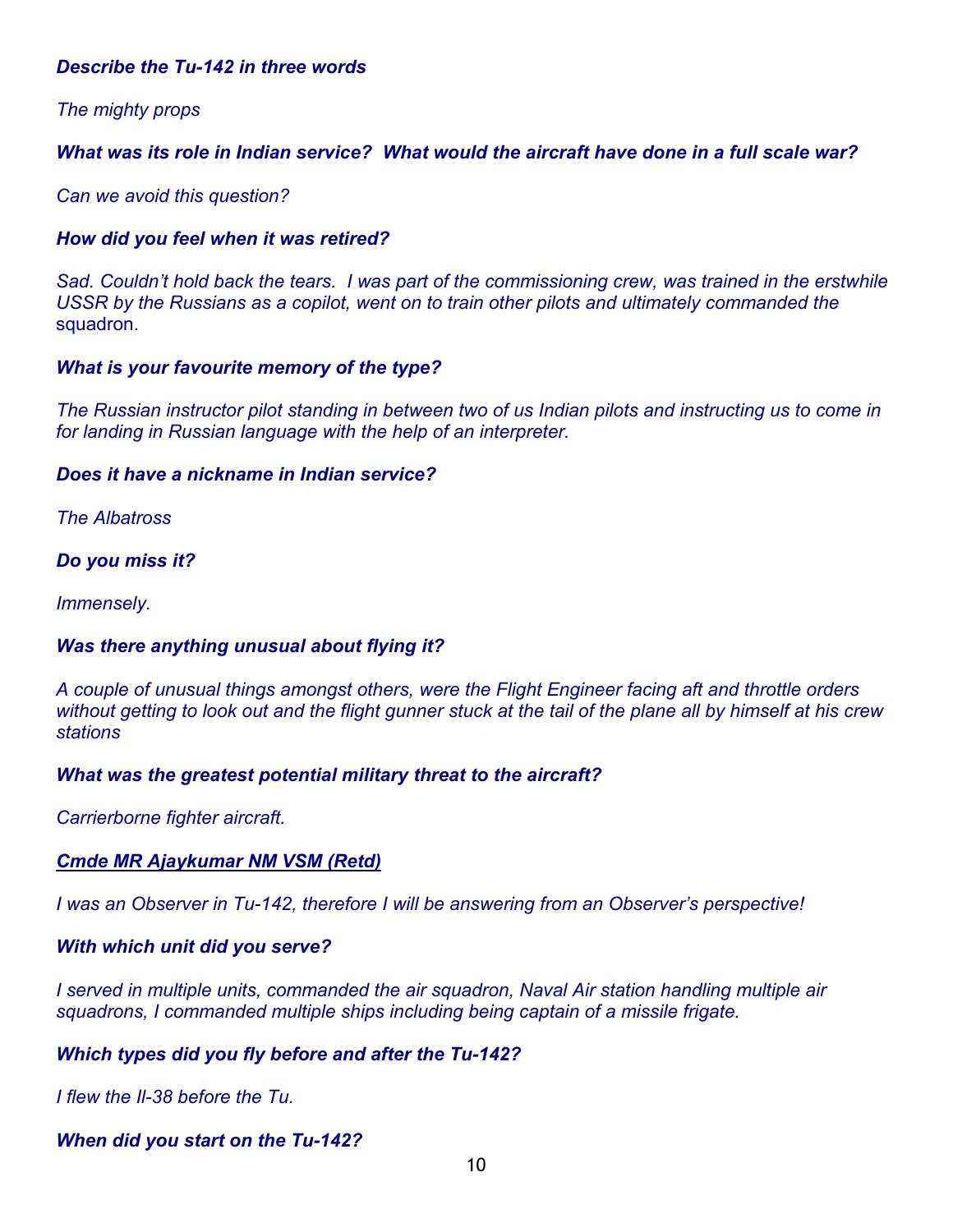*I went to erstwhile USSR, Riga, for the aircraft induction training in 1987!* 

#### *How did it differ from the type you were flying before?*

*Both being Russian long-range maritime patrol aircraft, not much difference in terms of cockpit. However, the Tu had more advanced systems!* 

*First impressions?* 

*Impressive and menacing looks!* 

*How would you rate the cockpit for the following:* 

*Ergonomics: Average*

*Pilot's view: Comfortable*

*Comfort: Russians never cater for crew comfort. First, they install the systems and then check where to fit the man behind the machine! Flying at times more than ten hours on missions, were a test of human endurance sitting in an uncomfortable seat. The aircraft did not have a proper toilet also! But we felt proud to fly the highest and fastest flying turbo prop in the world!* 

*Instrumentation: Not the modern type. More of a second world war look!* 

#### *What is the best thing about the Tu-142?*

*It is rough and tough! Very forgiving and lots of importance to the man behind the systems!* 

*…and the worst?* 

*The crew comfort* 

*How would you rate the Tu-142 in the following areas:* 

*Take-off: For full weight take-off cannot be done from average runways. Very long take off run.* 

*Landing: Long landing run and very high Load Classification Number runway required.* 

*Combat effectiveness: Very effective, despite being from older technology.* 

*Top speed: Fastest turbo prop, 0.82 mach!* 

*Reliability: Very reliable.*

*Weapons: It had bombs, torpedoes, depth charges and a tail gun. It was later was modified to carry air-to-surface Harpoon missiles.* 

*Range: 12,550 Km*

*Sensors: Radar, Magnetic Anomaly Detector, Air early warning radar for tail gun, ESM, Sonobuoys, radar transmission warner.*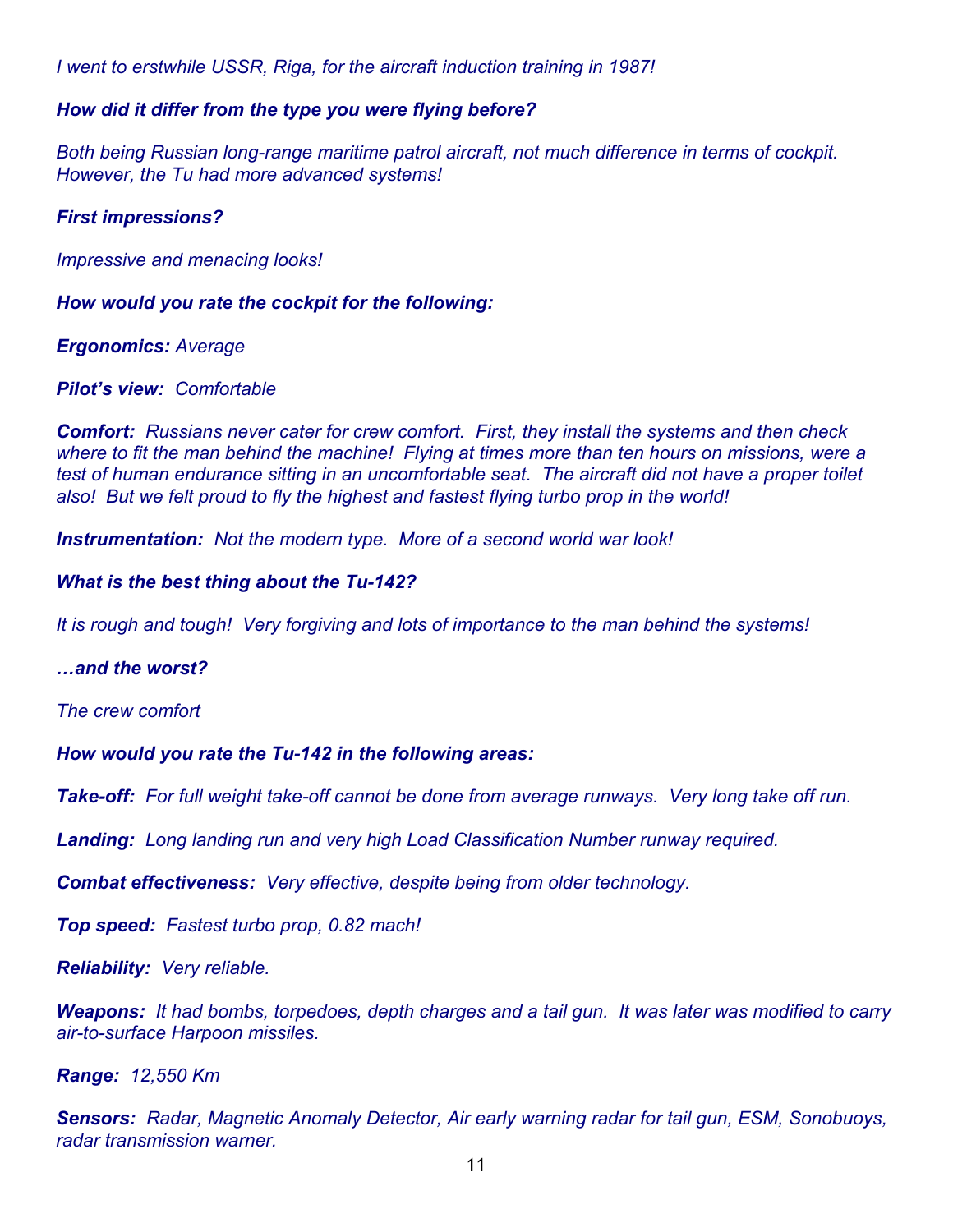## *What's the biggest myth about the Tu-142?*

*No one really knew about the actual capability of the Tu. It was a well-kept secret! When we had a joint exercise with the US Navy, P-3C Orion, they offered us a million USD to have a peep inside the aircraft! So you can imagine the myth!* 

#### *Describe your most memorable flight in a Tu-142*

*The first flight, from Simferopol in the USSR to India, routing via, Ankara, Cypress, Cairo, Djibouti, and Goa in India! Almost 13hrs nonstop flight… In the midst of Iran-Iraq war in full swing. Occasionally the US Navy's F-14 Tomcats flying with us in formation!* 

#### *Describe a typical mission*

*Mostly anti-submarine missions. Drop sonobuoys in the area and locate and track the submarine. Otherwise typical maritime missions.* 

#### *How comfortable was a mission – how loud was it in the cockpit?*

*Crew comfort was not really good. The cockpit was a bit loud.* 

#### *What was life like between missions?*

*There used to be adequate breaks between routine missions. It was generally compressed only during major exercises or operational missions. But generally ensured a 24-hour break after a 10-hour mission.* 

#### *Tell me something I don't know about the Tu-142*

*A Tu has been converted into a walk-in museum in the Port city of Visakhapatnam in India. So, there is no more secrets!* 

#### *Describe the Tu-142 in three words*

*The Mighty Props!* 

#### *What was its role in Indian service? What would the aircraft have done in a full scale war?*

*It was extensively used in maritime reconnaissance and anti-submarine warfare missions. Also, the ESM was put to good use in electronic snooping.* 

#### *How did you feel when it was retired?*

*I felt really sad to see the aircraft being retired, which I saw from commissioning and was the Commanding officer of the squadron!* 

#### *What is your favourite memory of the type?*

*Lots. Many operational and camaraderie memories. It never failed us!* 

#### *Did it have a nickname in Indian service?*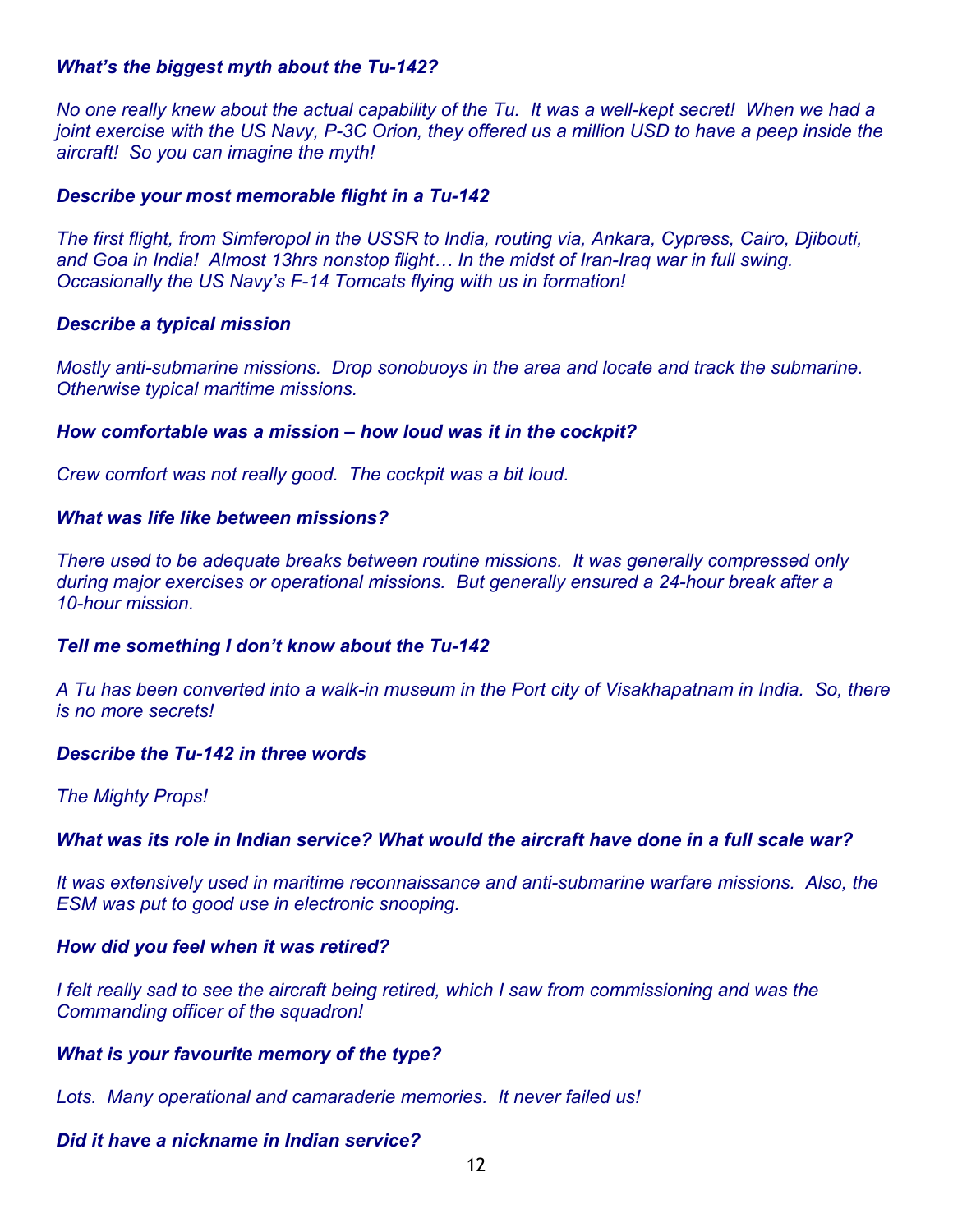## *The Albatross!*

#### *Do you miss it?*

*Yes!* 

## *Was there anything unusual about the aircraft or flying it?*

*The mission commenced almost two hours before the take-off, because the Inertial Navigation System took about 90 minutes to settle down! So, we had to man the aircraft 90 minutes before takeoff!* 

#### *What was the greatest potential military threat to the aircraft?*

*Long range SAMs and fighter aircraft!* 

#### *Jasbir Singh, Commander*

*Before the Tu-142 I flew the HT2, Harvard, Vampires, HJT-16, Alize, Illusion-38 and Tu 142. After Tu-142 I flew the Airbus 310, B747 and B7771A. The Tu-142 was a very heavy aircraft to fly and the first power control aircraft to fly. It was a very impressive aircraft with good anti submarine warfare equipment.* 

#### *How would you rate the cockpit for the following:*

*Ergonomics: Good. Auto pilot could be controlled by both the pilots in the comfort of their seats.* 

*Pilot's view: Good. Comfort Moderate. Instrumentation Moderate. No VOR, DME good only in Russian airspace.* 

*Best thing: Very sleek and high speed turbo prop aircraft with long range.*

*Worst thing: No proper toilet facilities. A bucket was kept with a curtain around.* 

#### *How would you rate the Tu-142 in the following areas:*

*Take-off: 6 out of 10 Landing: 7 out of 10 Combat effectiveness: 8 out of 10 Acceleration: 5 out of 10 Top speed: 925 Km/h Reliability: Good Weapons: Torpedoes and depth bombs Climb rate: Poor Range: 12500 Km Sensors: Good 7 out of 10* 

*It was a myth was that Tu-142M is a deadly platform, which was not the case because of poor navigation equipment. However, the Indian Navy made upgrades and improved the performance.* 

#### *Most memorable mission?*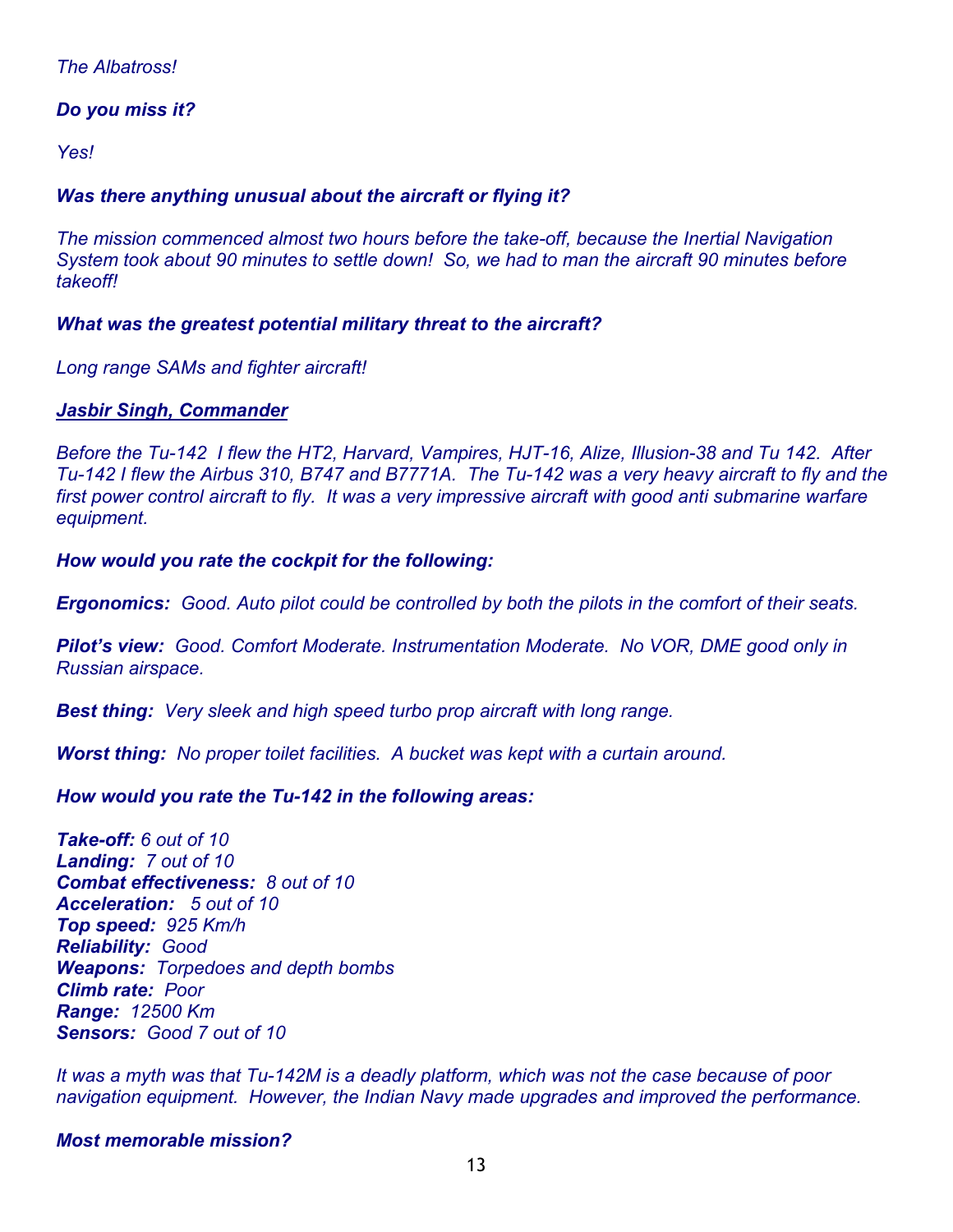*An Islander aircraft crashed near Visakhapatnam. We took off from Goa and the weather en route and in the search area was very bad. It was a night operation. We completed the mission with CBs (cumulonimbus)all around us. It was the most tense flight we had.* 

*Noise level in the cockpit was moderate.* 

*What was life like between missions?* 

*Great* 

*Describe the Tu-142 in three words* 

*Big, fast, good.* 

*What was its role?* 

*In Indian service it performed the role of maritime and anti-submarine warfare.* 

## *How did you feel on its retirement?*

*Emotional when it came in after its last flight in a grand function which I attended.* 

*Do you miss it?* 

*Not really* 

## *What was the greatest potential military threat to the aircraft?*

*Ships anti-aircraft guns, anti aircraft missiles etc.* 

## **INDIA APPROVED TO BUY SIX MORE P-8Is FOR \$2.42BN (FlightGlobal 4/30):**

US State Department has approved the possible Foreign Military Sale of six P-8I maritime patrol aircraft to India for an estimated cost of \$2.42 billion. The Defense Security Cooperation Agency says it delivered the required certification to the US Congress on 30 April. As part of the proposed sale, India would also buy a number of subsystems, some seemingly intended for previously ordered examples of the P-8I. The Indian Navy bought eight P-8I aircraft in 2009, and contracted for four more aircraft in 2016.

The systems requested as part of the package include eight multifunctional information distribution system-joint tactical radio systems, 42 AN/AAR-54 missile warning sensors, 14 LN-251 advanced airborne embedded global positioning systems /inertial navigations systems, the P-8I variant of the Tactical Open Mission Software, an electro-optical and infrared MX-20HD camera, an AN/AAQ-2(V)l acoustic system, ARES-1000 commercial variant electronic support measures, an AN/APR-39D radar warning receiver and an AN/ALE-47 counter measures dispensing system.

"This proposed sale will support the foreign policy and national security of the United States by helping to strengthen the U.S.-Indian strategic relationship and to improve the security of a major defensive partner, which continues to be an important force for political stability, peace, and economic progress in the Indo-Pacific and South Asia region," says the Defense Security Cooperation Agency in an online notice. The \$2.42 billion estimated cost is on the highest end of what Delhi would pay, as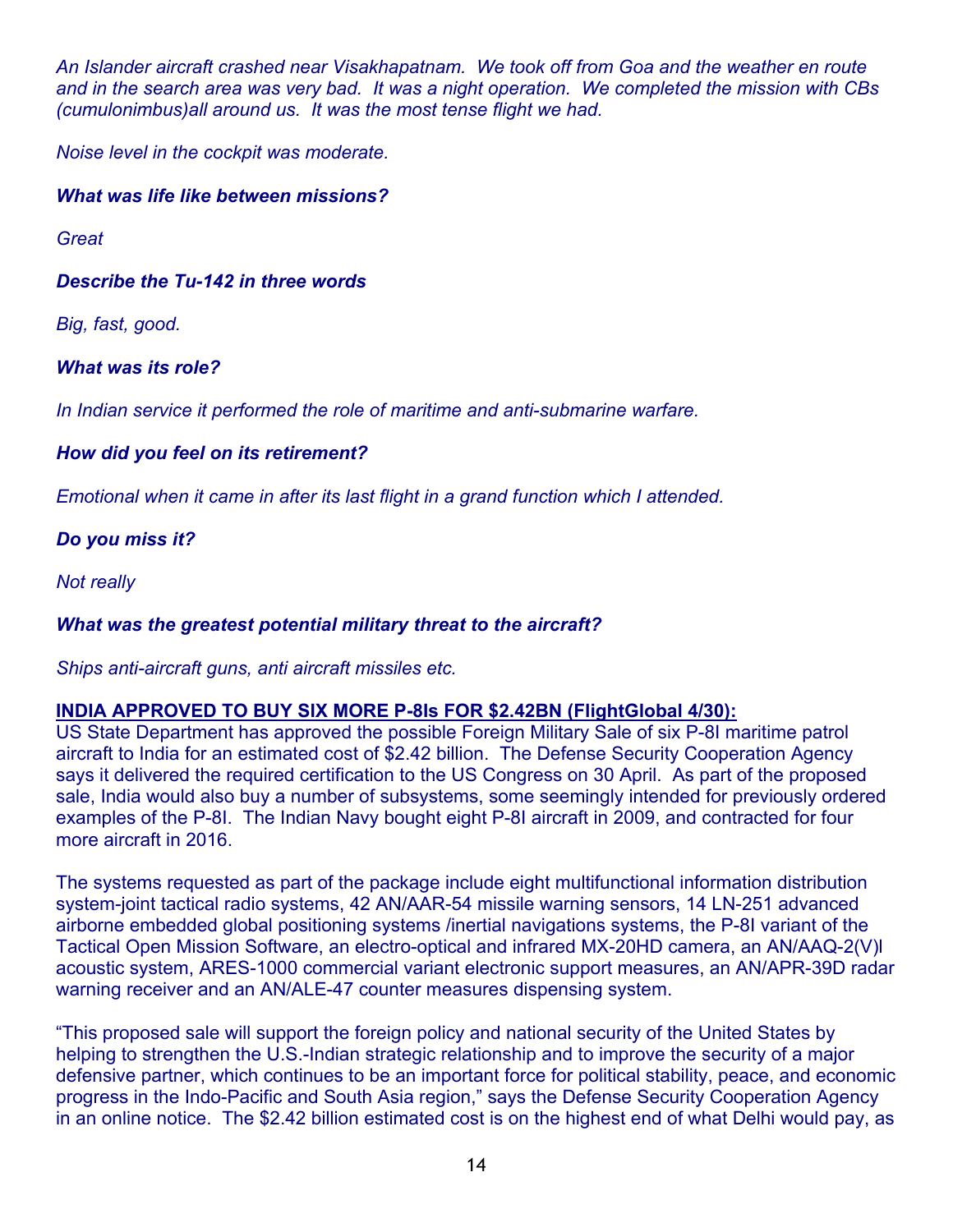Foreign Military Sales approvals account for a range of equipment options which are not ultimately included in the final purchase agreement.

The sale of the additional P-8Is to India is also not certain, as the country's government may not give final authorisation. However, if the sale did go through, India would have 18 examples of the maritime patrol aircraft and become the 737NG-based jet's second largest operator behind the US Navy (USN). The USN has 109 examples of its P-8A Poseidon in service, with another 18 on order, according to Cirium fleets data.

The P-8 is designed to conduct long-range anti-submarine warfare, anti-surface warfare, and intelligence, surveillance and reconnaissance missions. It has a bomb bay that can drop sonobuoys and torpedoes, as well as hard points on its wings for anti-ship missiles. The Indian navy has also used the aircraft to conduct search and rescue missions, including dropping an survival kit and inflatable life raft from the jet. India's position between the Arabian Sea, Indian Ocean and Bay of Bengal makes it a strategically important player in tracking the movements of submarines and ships, in particular those of China. The country also sits alongside vital shipping lanes between the Middle East and East Asia.

Though not a treaty ally of the USA, India is a partner of increasing importance due to its population of 1.4 billion people and its fast-growing economy. It is also part of the Quadrilateral Security Dialogue, known popularly as "the Quad", an informal group of four nations that includes Australia, Japan and the USA, which periodically hold diplomatic talks. In addition to the Indian Navy and the USN, the P-8 is operated by the Royal Australian Air Force and the UK's Royal Air Force. The Royal New Zealand Air Force, Royal Norwegian Air Force and South Korean navy have also selected the P-8A as their next maritime patrol aircraft.

## *FlightGlobal article by Garrett Reim*

**MISSING INDONESIAN SUBMARINE FOUND BROKEN INTO THREE PARTS (ABC News 4/25):**

A missing Indonesian submarine has been found, broken into at least three parts, deep in the Bali Sea, army and navy officials said on Sunday, as the president sent condolences to relatives of the 53 crew. Rescuers found new objects, including a life vest, that they believe belong to those aboard the 44-year old KRI Nanggala-402, which lost contact on Wednesday as it prepared to conduct a torpedo drill. "Based on the evidence, it can be stated that the KRI Nanggala has sunk and all of its crew have died," military chief Marshal Hadi Tjahjanto told reporters.

Navy chief of staff Yudo Margono said the crew were not to blame for the accident. "The KRI Nanggala is divided into three parts, the hull of the ship, the stern of the ship, and the main parts are all separated, with the main part found cracked," he said. President Joko Widodo earlier confirmed the discovery in the Bali Sea and sent the families of the victims his condolences. "All of us Indonesians express our deep sorrow over this tragedy, especially to the families of the crew."

Search teams said on Saturday they had found objects including prayer mat fragments and a bottle of periscope lubricant near the submarine's last known location, leading the navy to believe the vessel had cracked. Margono said on Saturday that a sonar scan had detected a submarine-like object at 2,800 feet, beyond the Nanggala's diving range. More than a dozen helicopters and ships are searching the area where contact was lost, with the United States, Australia, Singapore, Malaysia, and India providing assistance.

Residents of the East Java town of Banyuwangi, which hosts the naval base from where search and rescue operations are being conducted, joined nationwide calls to accelerate the modernisation of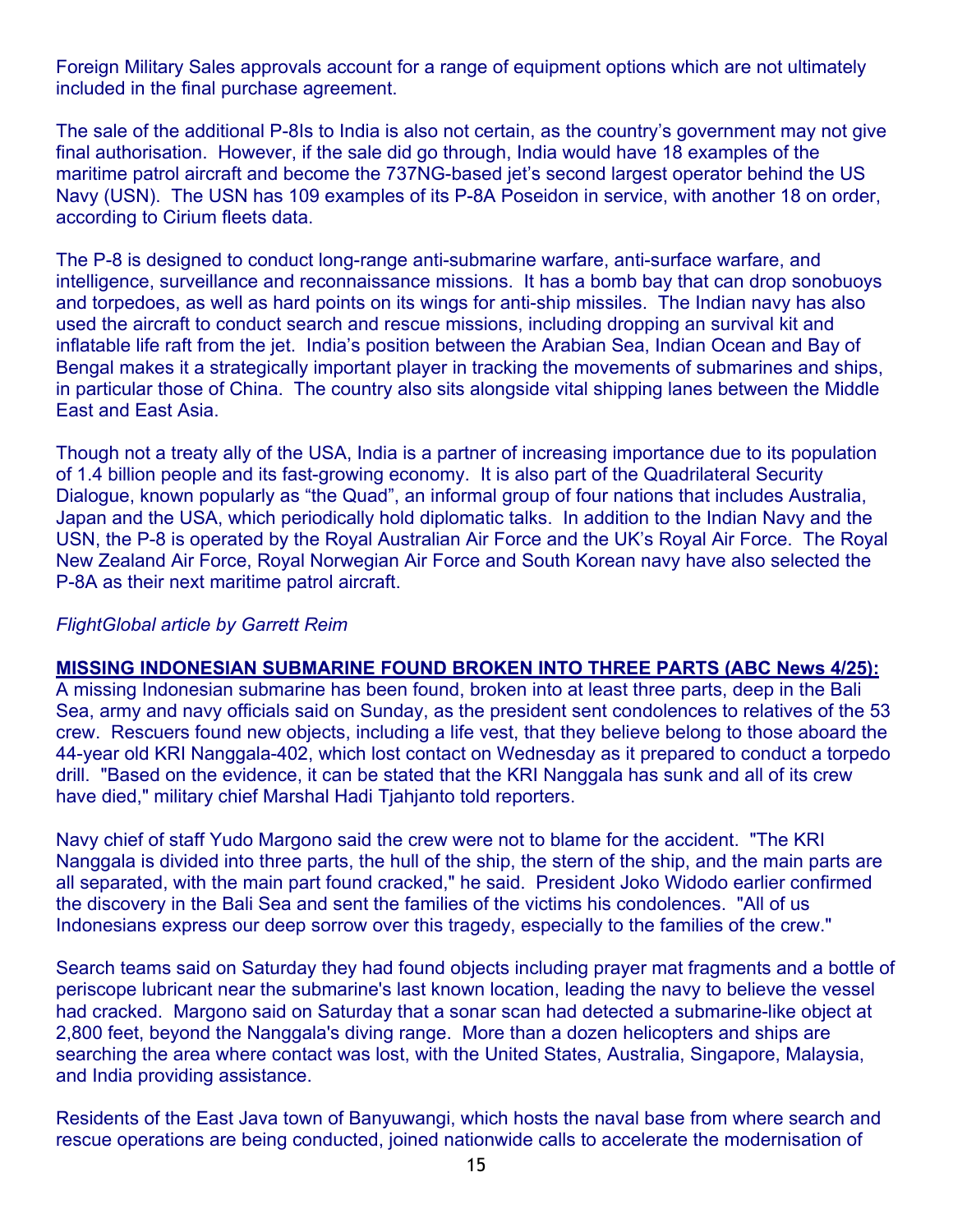Indonesia's defence forces. "This can be a learning point for the government to advance its military technology and be careful in how it uses its (existing) technology because its people's lives are at stake," said 29-year old resident Hein Ferdy Sentoso.

Southeast Asia's most-populous country has sought to revamp its military capability, yet some equipment is still old and there have been fatal accidents in recent years. Indonesia had five submarines before the latest accident: two German-built Type 209s, including Nanggala and three newer South Korean vessels.

## *ABC News story by Reuters*

## **CHINESE BASE IN AFRICA SET TO SUPPORT AIRCRAFT CARRIERS (USNI News 4/20):**

A recently completed pier at the Chinese naval base near the entrance to the Red Sea is large enough to support an aircraft carrier, the top U.S. commander for Africa told lawmakers on Tuesday. Referring to the Chinese naval base in Djibouti, U.S. Africa Commander Army Gen. Stephen Townsend told the House Armed Services Committee that the People's Liberation Army was expanding its existing naval installation adjacent to a Chinese-owned commercial deep-water port and also seeking other military basing options elsewhere on the continent. "Their first overseas military base, their only one, is in Africa, and they have just expanded that by adding a significant pier that can even support their aircraft carriers in the future. Around the continent they are looking for other basing opportunities," Townsend told the HASC.

The base, formally opened in 2017, was developed to support the Chinese anti-piracy mission off the coast of Somalia in the Gulf of Aden but has expanded to include capabilities to serve as a logistical resupply hub for the PLAN's blue-water capital ships like its new large deck Type-075 amphibious warship or domestically-designed Type 002 aircraft carrier, according to analysts. As recently as October, commercial satellites showed construction on a pier system at the military base at Djibouti. "The base was opened in 2017 but the piers are still under construction. China has planned to have nine piers at this base with four dedicated to PLA Navy," reported India Today. "The pier whose construction began in 2018 has now been completed with rails for heavy duty cranes on both sides."

A May report from USNI News contributor H I Sutton said the new 1,120-foot pier was "just long enough to accommodate China's new aircraft carriers, assault carriers or other large warships. It could easily accommodate four of China's nuclear-powered attack submarines if required." The base is near the Bab el Mandeb, the entrance to the Red Sea from the Gulf of Aden and a major chokepoint for maritime traffic traveling toward the Suez Canal and the Mediterranean Sea.

The U.S. and French also have installations in the vicinity of the Chinese base. The U.S. Camp Lemonnier is an easy drive from the expanding Chinese base, and troops have complained of harassment from the Chinese, including lasers directed at U.S. aircraft. Townsend told the committee the Chinese were looking at other places across Africa with the "intent to establish naval bases and air bases." While the base in Djibouti is one the most obvious sign of Chinese expansion on the continent, Townsend said that Beijing was growing its presence in Africa through civilian channels. "China is of great concern. They are literally everywhere on the continent. They are placing a lot of bets down. They are spending a lot of money," he said. "They built a lot of critical infrastructure."

## *USNI News article by Sam LaGrone*

## **NZDF DEPLOYING P-3 IN SUPPORT OF NORTH KOREA SANCTIONS (Defense Brief 4/20):**

The New Zealand government announced on April 20 it will deploy a Royal New Zealand Air Force P-3K2 Orion maritime patrol aircraft in support of United Nations Security Council (UNSC) sanctions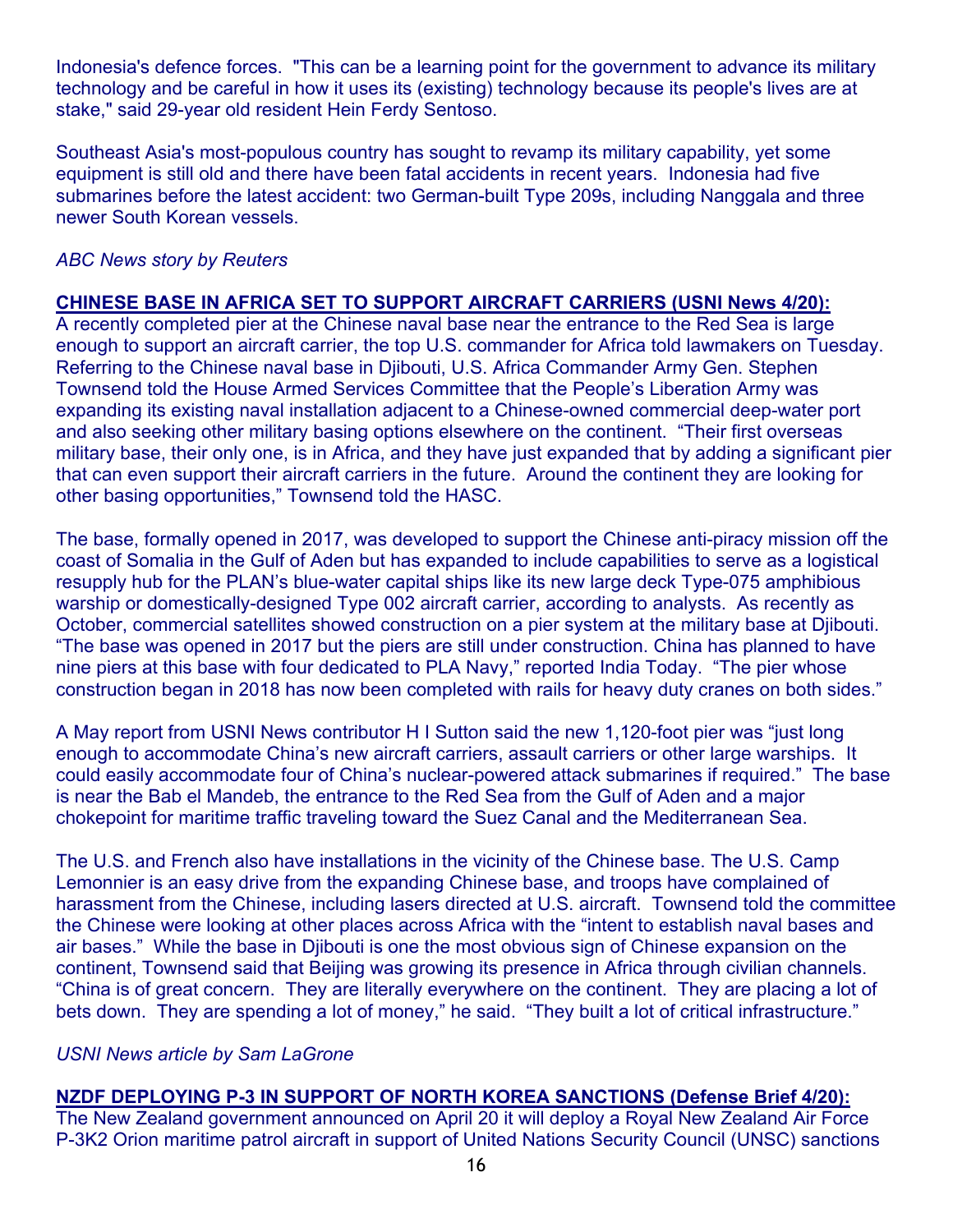on North Korea. The Resolutions, adopted unanimously by the UNSC between 2006 and 2017, are intended to persuade North Korea to denuclearise and abandon its ballistic missile capabilities.

"New Zealand's Orion deployments contribute to the international community's collective efforts to achieve the full implementation of Security Council resolutions, with the goal of complete, verifiable, and irreversible denuclearisation of North Korea," Nanaia Mahuta said. "New Zealand has long supported the maintenance of peace and security on the Korean Peninsula. Our Orion deployments help to detect and deter illicit maritime practices in contravention of UNSC sanctions against North Korea, such as ship-to-ship transfers of sanctioned cargo at sea," Peeni Henare said.

This will be the fourth such Orion deployment, following previous deployments in October 2020, October 2019 and September 2018. Consistent with prior deployments, the RNZAF aircraft will be based at Kadena Air Base, Japan. Its maritime surveillance patrol flights will be over international waters in North Asia and will take place in April and May.

The NZDF personnel deploying will undertake all COVID-19 quarantine requirements upon arrival in Japan, and again upon return to New Zealand. "New Zealand's latest Orion deployment reflects the Government's commitment to collective security in the Indo-Pacific region," defense minister Peeni Henare said.

#### *Defense Brief editorial*

#### **RUSSIA IS WORKING ON ANTI-SUBMARINE WARFARE DRONES (Naval Post 4/5):**

The Russian Ministry of Defense has been working on developing a special unmanned aerial vehicle (UAV) and a control system for it for anti-submarine purposes, Russian newspaper Izvestia shared. There is no detail if a new drone is under development or current drones would be adapted for the ASW role. It is planned that such drones will operate in a "swarm" using artificial intelligence elements. According to Russian experts, drones with high payload capability, such as C-70 Okhotnik, would suit the project.

Surface assets bear a high risk during anti-submarine warfare operations. Because they enter the torpedo danger zone while searching for the submarine, it's a challenging process to seek and destroy a sub because the sound waves sending from hull-mounted sonars cannot go beyond the layer-depth where submarines generally hide. Therefore, operating air assets such as ASW helicopters and Maritime Patrol Aircraft are considered the best practices to cope with the submarine threat. Air assets can break the layer-depth by using sonobuoys or dipping sonars, and submarines cannot engage these assets with torpedoes and UGMs.

Of course, there are some limitations for the air assets during operations. They have a limited mission period due to the refueling needs and the boundaries of the pilots. Unmanned Aerial Vehicles will remedy these issues because new generation UAV/UCAVs can fly more than 24 hours without interruption. Establishing a 24-hour air patrol in the submarine area will cause serious trouble for a sub. Besides, if the submarine is diesel-electric, it will be hard for her to make snorkeling to charge the batteries.

To conduct ASW missions, the Russian Ministry of Defense has been preparing a new concept. They plan to use heavy drones equipped with submarine detection equipment and anti-submarine weapons. These UAV/UCAVs would operate in the same network simultaneously and hold ASW ops in cooperation.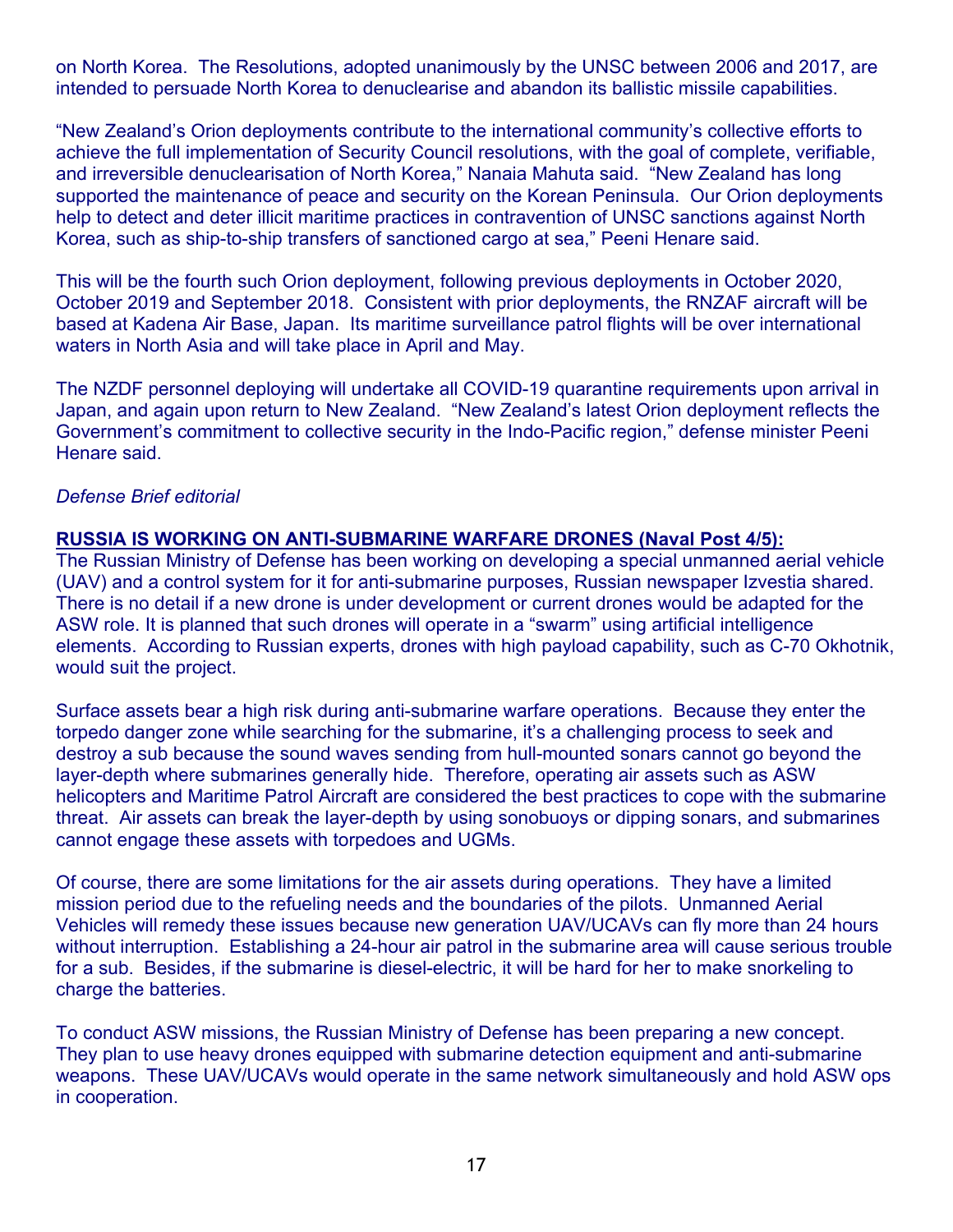These drones would be launched from ground airfields or ships. They plan to control them both from naval and air command posts, with the active use of automation capabilities and elements of artificial intelligence. UAV/UCAVs will either independently hit targets or direct them to anti-submarine weapons strikes from other carriers. The Russian Navy already has a large number of drones in its composition. In service are UAV "Forpost", which weigh about half a ton, and light "Orlan-10". Naval vehicles were actively used in the Russian operation in Syria.

An anti-submarine drone must have a large flight radius and the ability to stay in the air for a long time. It needs to be able to launch sonobuoys and receive signals from them, and then either process them itself or send the results to a specialized aircraft or ground C2 center. Such a UAV should carry at least one anti-submarine torpedo. "Hunter" and "Altius" drones are considered the promising ones to bear this mission. Their dimensions and carrying capacity make it possible to place the necessary equipment and weapons on the suspension.

## *Naval Post article by Dorian Archus*

## **US APPROVES GERMAN P-8A BUY (Defense Brief 3/13):**

The US State Department has approved Germany's potential purchase of the Boeing-built P-8A Poseidon maritime patrol aircraft as the country is looking at options for replacing its P-3C Orion fleet. In an announcement on March 12, the US Defense Security Cooperation Agency said Germany had requested a total of five airframes and associated support for an estimated \$1.77 billion.

Germany's request to purchase the Poseidon comes after the country's defense ministry decided last year to walk away from an elaborate upgrade of the Orion fleet that would have allowed the maritime patrol aircraft to fly well into the 2030s. According to current plans, the Orion will be phased out in 2024 or 2025 as it is becoming increasingly difficult to operate and maintain. Earlier this year, Germany was left with no maritime patrol capability as the last operational P-3C broke down.

The potential purchase of the Poseidon MPA would be an interim solution as Germany and France have already started work on the Maritime Airborne Weapons System (MAWS) project that will develop a new maritime patrol solution. MAWS would replace German P-3Cs and French Atlantique 2, or ATL2 aircraft that were built in the 1980s. The two countries hope to be able to build first aircraft under the program by 2035 with the help of Airbus and Dassault Aviation. In addition to the Poseidon as the potential interim solution, reports say Germany could look into purchasing the "Persuader" MPA variant of the Airbus C-295 or the ATR-72.

The purchase of a new MPA capability could present a problem for the French-German MAWS program. As noted by DSCA, the Poseidon would provide the country with a maritime patrol capability for the next 30 years and could lead Germany to back out of the program. It should be noted, however, that a request for the purchase of an interim successor has been submitted to the German government, but is yet to be approved and receive funding.

## *Defense Brief editorial*

## **NEW DETAILS OF RUSSIAN BELOGOROD "DOOMSDAY"SUB REVEALED (USNI News 2/25):**

Russia's latest super-sized submarine, Belgorod, has been a conundrum for interested observers. While its existence is far from secret, Moscow has gone to great pains to keep certain key details out of the public domain. While navies traditionally hide the screw, or propeller, from the cameras, in Belgorod's case the reverse was true: the screws were on display at the 2019 launch ceremony, but no photographs of the forward section were ever published.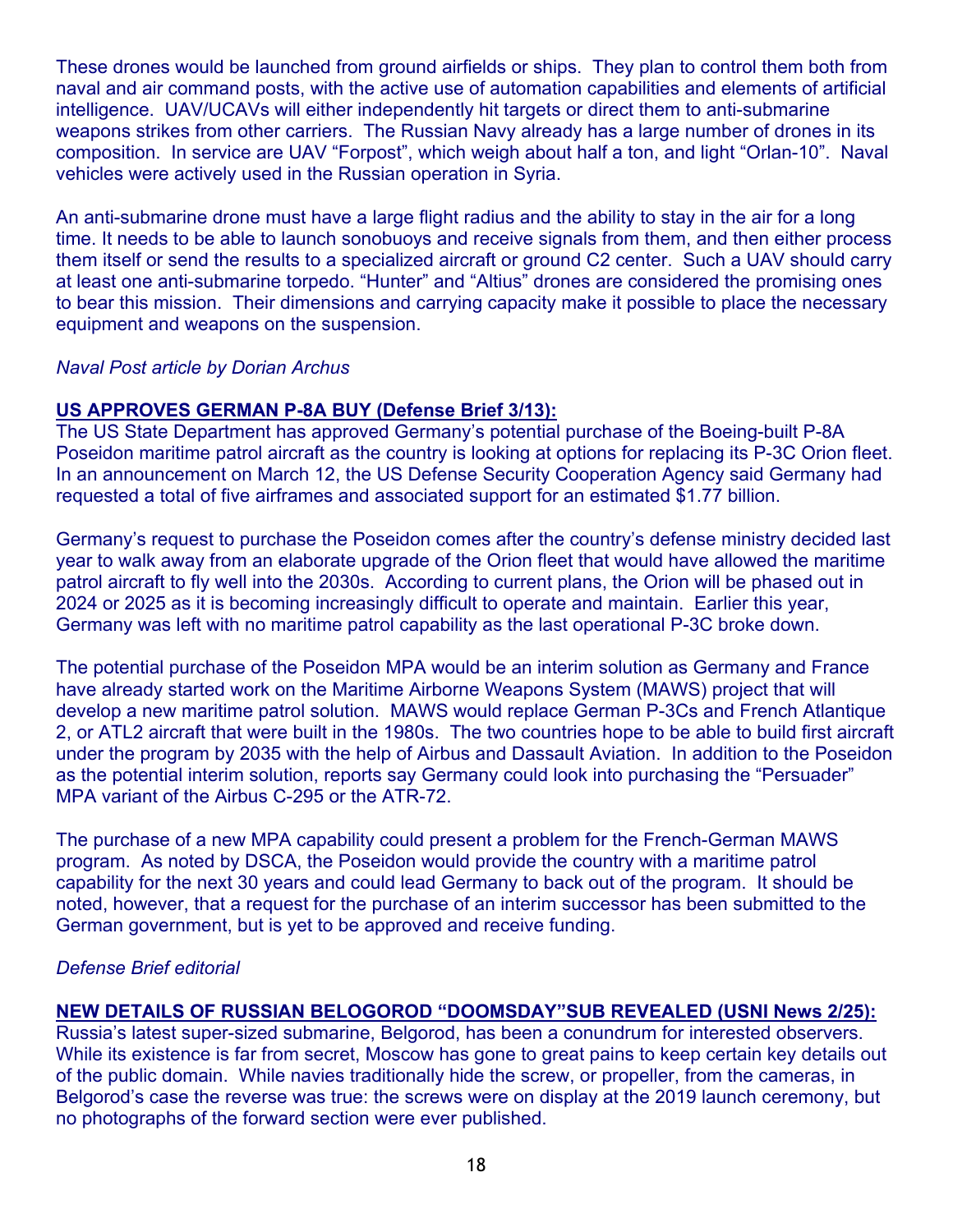Belgorod's secret is its arrangement of the primary weapon system: a new class of nuclear-tipped torpedos. Russian state media Izvestia reported on Feb. 11 that Belgorod is being prepared for tests with the new weapon called Poseidon, a massive nuclear torpedo which is shot forward out of the front of the submarine. The Izvestia article's timing matches fresh satellite imagery of the submarine in the northern Russian submarine base in Severodvinsk, which may show part of the tests.

In the absence of official photographs, commercial satellite imagery has become a primary source of information. Though the long Arctic nights and thick clouds have limited access to new imagery for many months, now as the Arctic winter is waning, commercial imagery satellites are once again more active over Severodvinsk.

On Feb. 10, an Airbus satellite took a high-resolution image of the harbor. Moored next to the quay is Belgorod with its torpedo tube doors appearing to be open. These tubes are not for ordinary torpedoes but rather the Poseidon nuclear-powered, nuclear-armed torpedo. It is one of Russian President Vladimir Putin's so-called wonder weapons, together with hypersonic missiles and a nuclear-powered cruise missile.

The satellite imagery clearly shows two large openings in the bow. Each opening is roughly six feet (two meters) across, approximately three times the diameter of the openings for regular 21-inch (533mm) torpedoes. This is because the Poseidon weapon is about 20 to 30 times the size of a traditional heavyweight torpedo.

Revealed in 2015, the school bus sized torpedo is a strategic weapon that is designed to slip under the U.S. ballistic missile defense network. The weapon is designed to "destroy important economic installations of the enemy in coastal areas and cause guaranteed devastating damage to the country's territory by creating wide areas of radioactive contamination, rendering them unusable for military, economic or other activity for a long time," according to a 2015 translation of the initial document by the BBC.

Previous reports indicate that Belgorod will be armed with six Poseidons. Being so large and nuclear powered, these are likely carried externally to the main pressure hull, so it is unclear whether all six tubes will have their own shutter doors or if they will be able to cycle through the two shutters seen in the satellite images. One takeaway from the images is Belgorod probably has a forward hull between the two open shutter doors. This could allow regular torpedo tubes to be mounted in the bow, shooting over top of the sonar.

Although some reporting on the Poseidon implies Belgorod will be conducting test launches imminently, this is unlikely. It's unclear if the submarine has ever conducted submergence testing, and just today the TASS Russian news agency reported the submarine is preparing to sail to sea for the first time. The tests that the Izvestia article referenced are likely in-port mating and mechanical checks between the submarine and the weapon, which matches the satellite imagery showing the outer shutters open. This would likely be conducted with inert surrogate rounds where possible, given the safety implications of testing a nuclear-powered weapon with what is likely a minimally shielded reactor at the pier.

While the public image of Belgorod is becoming clearer, the particulars of the new Russian boat are still shrouded in mystery.

*USNI News article by H. I. Sutton*